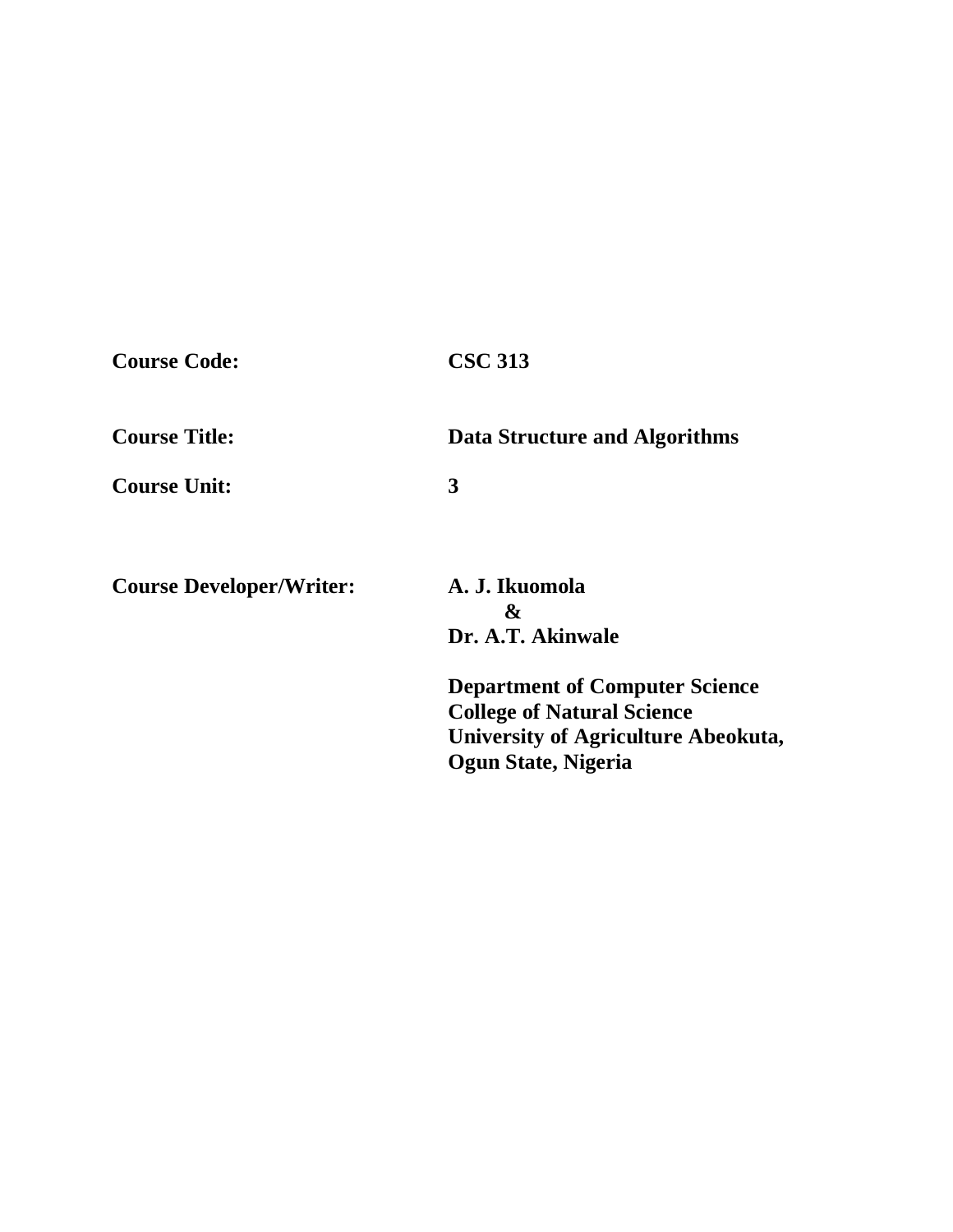## **UNIT 1: MATHEMATICAL NOTATION AND FUNCTION**

# **Summation Symbol (Sum)**

∑ Called Summation (Sigma)

Consider a sequence of  $a_1, a_2, a_3, \ldots$  Then the sums

 $a_1 + a_2 + a_3 + ... + a_n$  and  $a_{m1} + a_{m+1} + ... + a_n$ 

will be denoted respectively by

$$
\sum_{j=1}^{n} a_j
$$
 and 
$$
\sum_{j=m}^{n} a_j
$$

## **Example:**

(1) 
$$
\sum_{i=1}^{n} a_i = a_1 + a_2 + a_3 + a_4 + \dots + a_n
$$

(2) 
$$
\sum_{i=1}^{n} a_i b_i = a_1 b_1 + a_2 b_2 + a_3 b_3 + a_4 b_4 + \dots + \dots + a_n b_n
$$

(3) 
$$
\sum_{j=2}^{5} j^2 = 2^2 + 3^2 + 4^2 + 5^2 = 4 + 9 + 16 + 25 = 54
$$

(4) 
$$
\sum_{j=1}^{n} j = 1 + 2 + 3 + 4 + \dots + n
$$

## **PIE (Product)**

 $\mu_i = \lambda_1 \cdot \lambda_2 \cdot \lambda_3 \cdot \ldots \lambda_n$ *n*  $\pi_{\overline{i}} x_i = x_1 \cdot x_2 \cdot x_3 \cdot \ldots \cdot x_n$ 

## **Floor Function**

Let x be any real number, then x lies between two integers called the floor and the ceiling of x. Specifically,

 $|x|$ , called the floor of x denotes greatest integer that does not exceed x.

# **Examples:**

 $(1)$   $|3.14| = 3$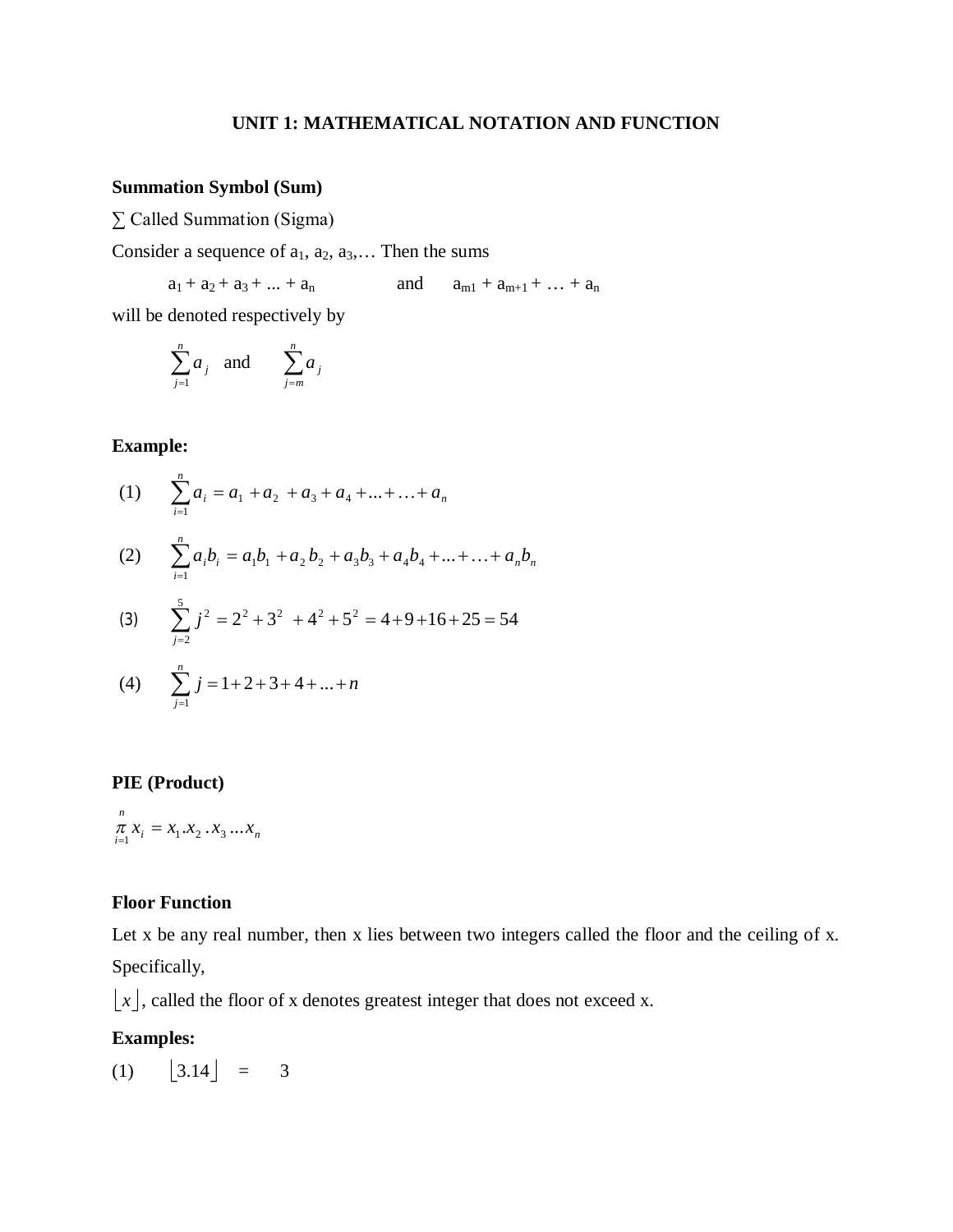- (2)  $\left[\sqrt{5}\right] = 2.23 = 2$
- (3)  $[-8.5] = -9$
- (4)  $\begin{bmatrix} 7 \end{bmatrix}$  = 7

# **Ceiling Function**

The symbol for ceiling function is  $(\lceil \rceil)$  called the ceiling function of x denotes the least integer that is not less than x.

Example:

|     | $(1)$ [3.14]                                    | $= 4$        |
|-----|-------------------------------------------------|--------------|
| (2) | $\sqrt{5}$                                      | $= 2.23 = 3$ |
|     | $(3) \qquad \begin{bmatrix} -8.5 \end{bmatrix}$ | $= -8$       |
|     | $(4)$   7                                       | $= 7$        |

## **Remainder Function: Modular Arithmetic**

Let K be any integer and let M be a positive integer. Then

k (mod M)

(read k modulo M) will denote the integer remainder when k is divided by M. More exactly k (mod M) is the unique integer r such that

$$
k = Mq + r \qquad \text{when } 0 < r < M
$$

When k is positive, simply divide k by M to obtain the remainder r.

Example:

 $(1)$  25(mod7)  $25/7 = 3$  r 4  $25 \pmod{7} = 4$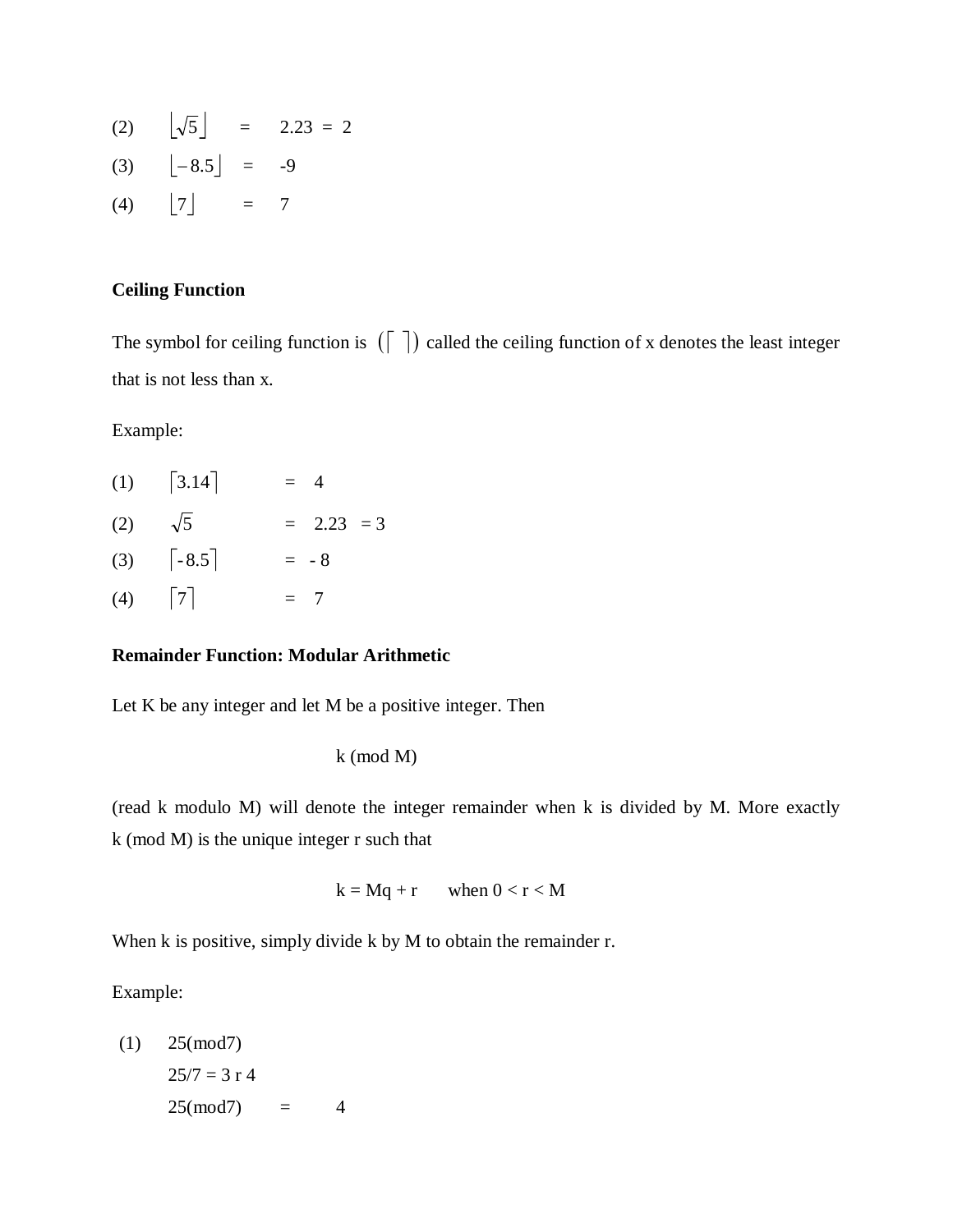(2) 25(mod5)

 $25/5 = 5$  r 0

 $25 \text{(mod 5)} = 0$ 

(3) 35(mod11)  $35/11 = 3 r 2$  $35 \pmod{11} = 2$ (4) 3(mod8)  $3/8 = 3 r 4$ 3(mod8) = 3 (note that  $3 = 8 \cdot 0 + 3 = 3$ ) when q= 0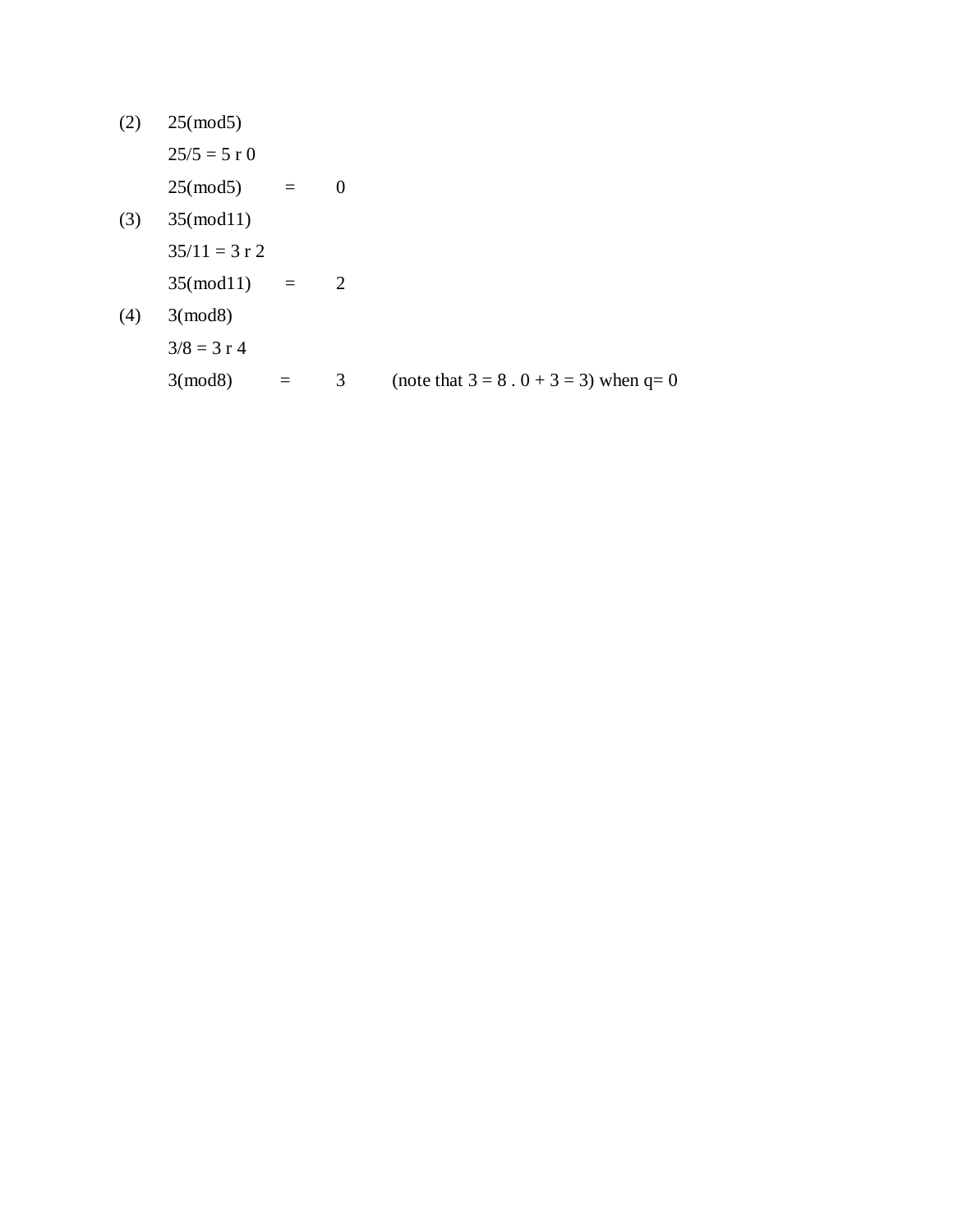### **UNIT 2: DATA STRUCTURE**

## **Introduction**

Data structure is a particular way of storing and organizing data in a computer so that it can be used efficiently. Data structure is the logical arrangement of data element with the set of operation that is needed to access the element. The logical model or mathematical model of the particular organization of data is called a data structure. It is defined as a set of rules and constraint which shows the relationship that exist between individual pieces of data which may occur.

### **Basic Principle**

Data structures are generally based on the ability of a computer to fetch and store data at any place in its memory, specified by an address – a bit string that can be stored in memory and manipulated by the program. Thus the record and array data structures are based on computing the addresses of data items with arithmetic operations; while the linked data structures are based on storing addresses of data items within the structure itself. Many data structures use both principles.

The choice of a data structure for a particular problem depends on the following factors:

- 1) Volume of data involved
- 2) Frequency and ways in which data will be used.
- 3) Dynamic and static nature of the data.
- 4) Amount of storage required by the data structure.
- 5) Time to retrieve an element.
- 6) Ease of programming.

### **Classification of Data Structure**

(1) Primitive and non – primitive: primitive data structures are basic data structure and are directly operated upon machine instructions. Examples are integer and character. Non-primitive data structures are derived data structure from the primitive data structures. Examples are structure, union and array.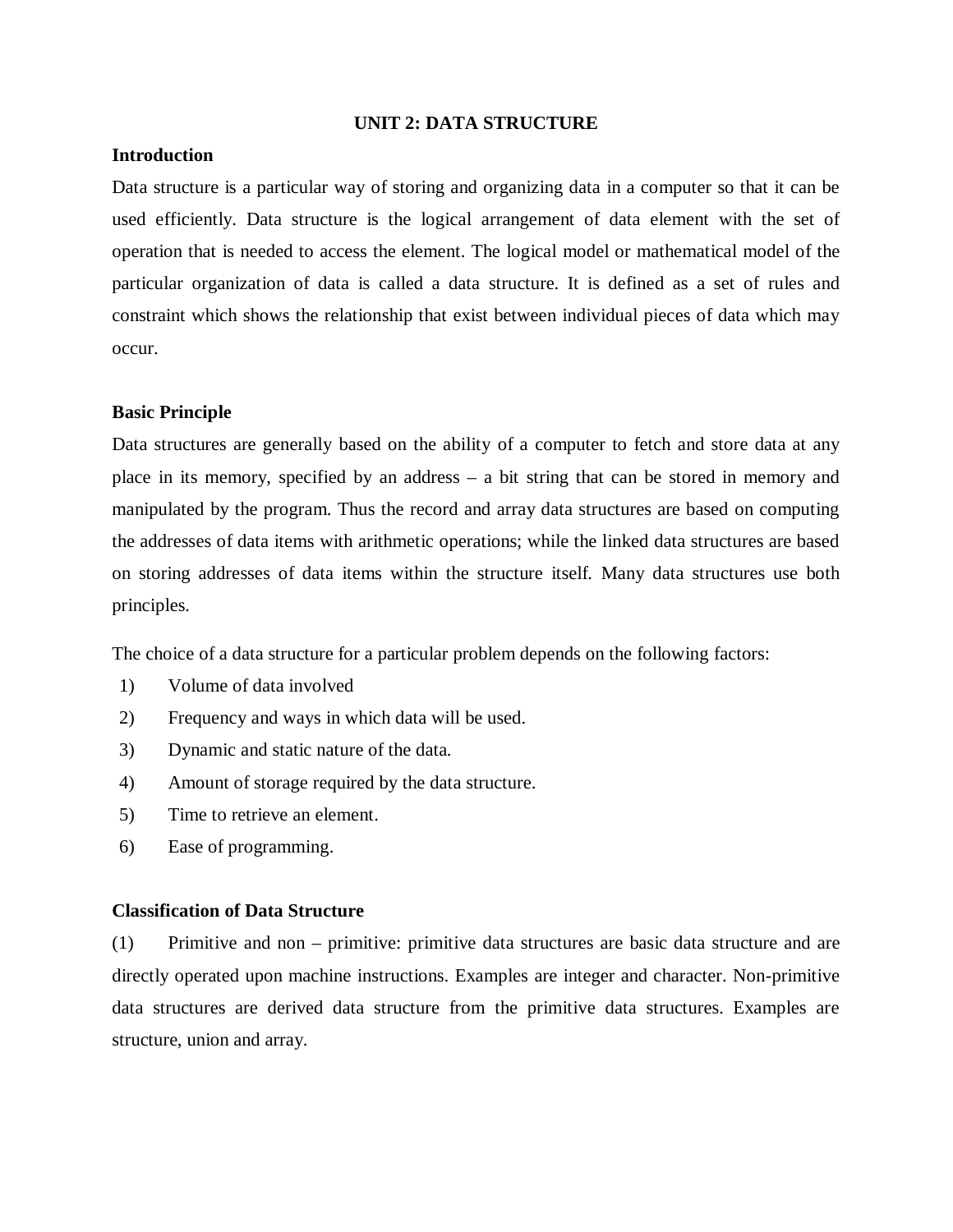(2) Homogenous and Heterogeneous: In homogenous data structures all the elements will be of the same type. Example is array. In heterogeneous data structure the elements are of different types. Example: structure

(3) Static and Dynamic data structure: In some data structures memory is allocated at the time of compilation such data structures are known as static data structures. If the allocation of memory is at run-time then such data structures are known as Dynamic data structures. Functions such as malloc, calloc, etc. are used for run-time memory allocation.

(4) Linear and Non – linear data structure: Linear data structure maintains a linear relationship between its elements. A data structure is said to be linear if its elements form a sequence or a linear list. Example, array. A non-linear data structure does not maintain any linear relationship between the elements. Example: tree.

Linear structure can be represented in a memory in 2 basic ways:

- i) To have the linear relationship between the element represented by mean of sequential memory location. These linear structures are called ARRAY.
- ii) To have the linear relationship between the elements represented by means of points or links. These linear structures are called LINKLIST.

#### **Data Structure Operation**

The following operations are normally performs on any linear structure, whether is an array or a linked list.

- $\triangleright$  Transversal (Traversing)
- $\triangleright$  Search (Searching)
- $\triangleright$  Inserting
- $\triangleright$  Deleting
- $\triangleright$  Sorting
- $\triangleright$  Merging

**Transversal/Transversing:** accessing each element or record in the list exactly only, so that certain items in the record may be processed. This accessing and processing is sometimes called "visiting" the record.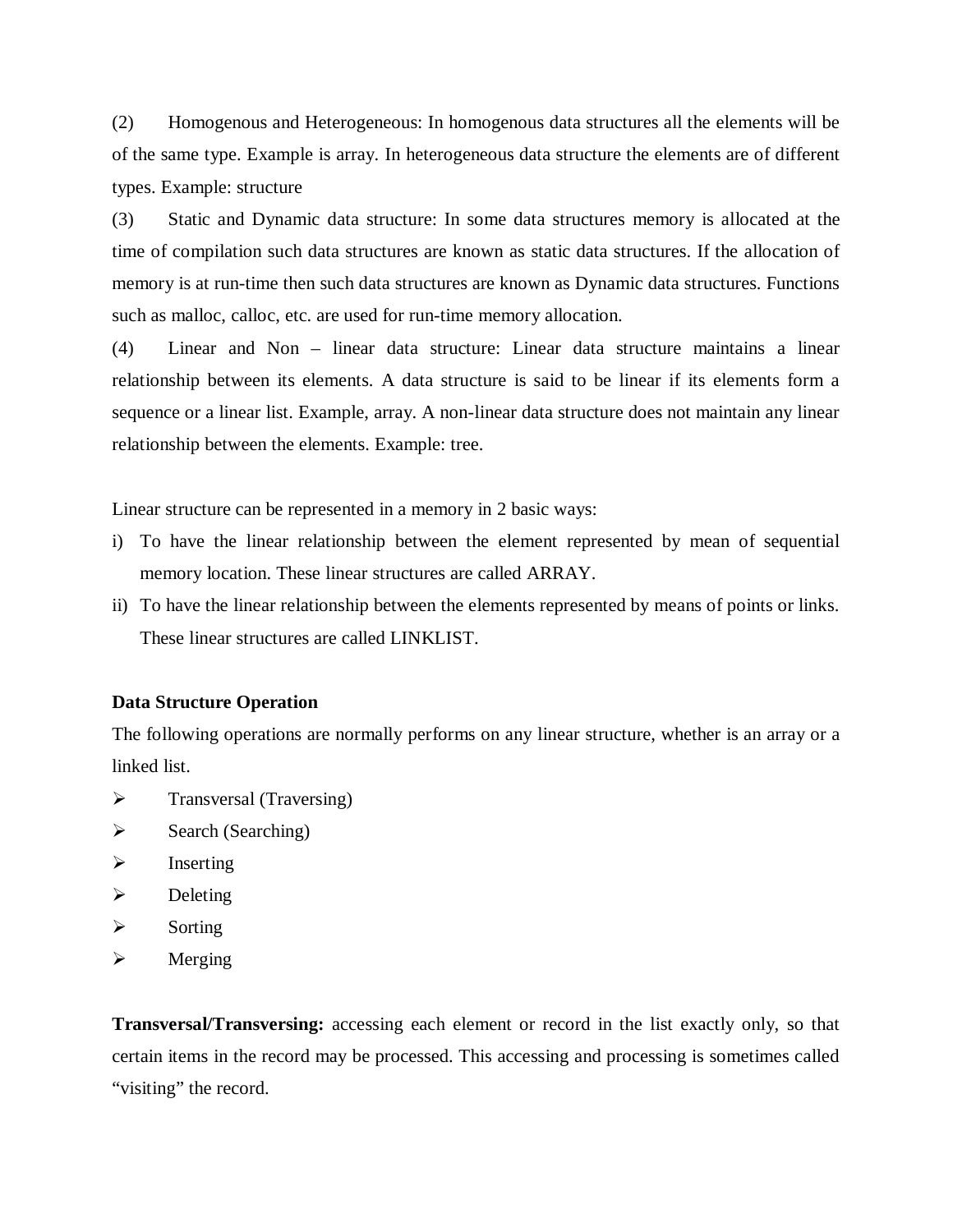Search (Searching): finding the location of the record with a given key value or finding the location of all records which satisfy one or more conditions.

**Inserting:** adding a new record to the structure

**Deleting:** removing an element from the list of records from the structure.

**Sorting:** arranging the record in some logical order (e.g. alphabetically according to some NAME key or in numerical order according to some NUMBER key such as social security number, account number, matric number, etc.)

**Merging:** combining the records in two different sorted file into a single sorted file.

| <b>Data Structure</b> | <b>Advantages</b>                 | <b>Disadvantages</b>          |  |
|-----------------------|-----------------------------------|-------------------------------|--|
| <b>Array</b>          | Quick inserts                     | Slow search                   |  |
|                       | Fast access if index know         | Slow deletes                  |  |
|                       |                                   | Fixed size                    |  |
| <b>Ordered Array</b>  | Faster search than unsorted array | Slow inserts                  |  |
|                       |                                   | Slow deletes                  |  |
|                       |                                   | Fixed size                    |  |
| <b>Stack</b>          | Last-in, first-out access         | Slow access to other items    |  |
| Queue                 | First-in, first-out access        | Slow access to other items    |  |
| <b>Linked List</b>    | Quick inserts                     | Slow search                   |  |
|                       | Quick deletes                     |                               |  |
| <b>Binary Tree</b>    | Quick search                      | Deletion algorithm is complex |  |
|                       | Quick inserts                     |                               |  |
|                       | Quick deletes                     |                               |  |
|                       | (if the tree remains balanced)    |                               |  |
| <b>Red-Black Tree</b> | Quick search                      | Complex to implement          |  |
|                       | Quick inserts                     |                               |  |

## **Characteristics of Data Structures**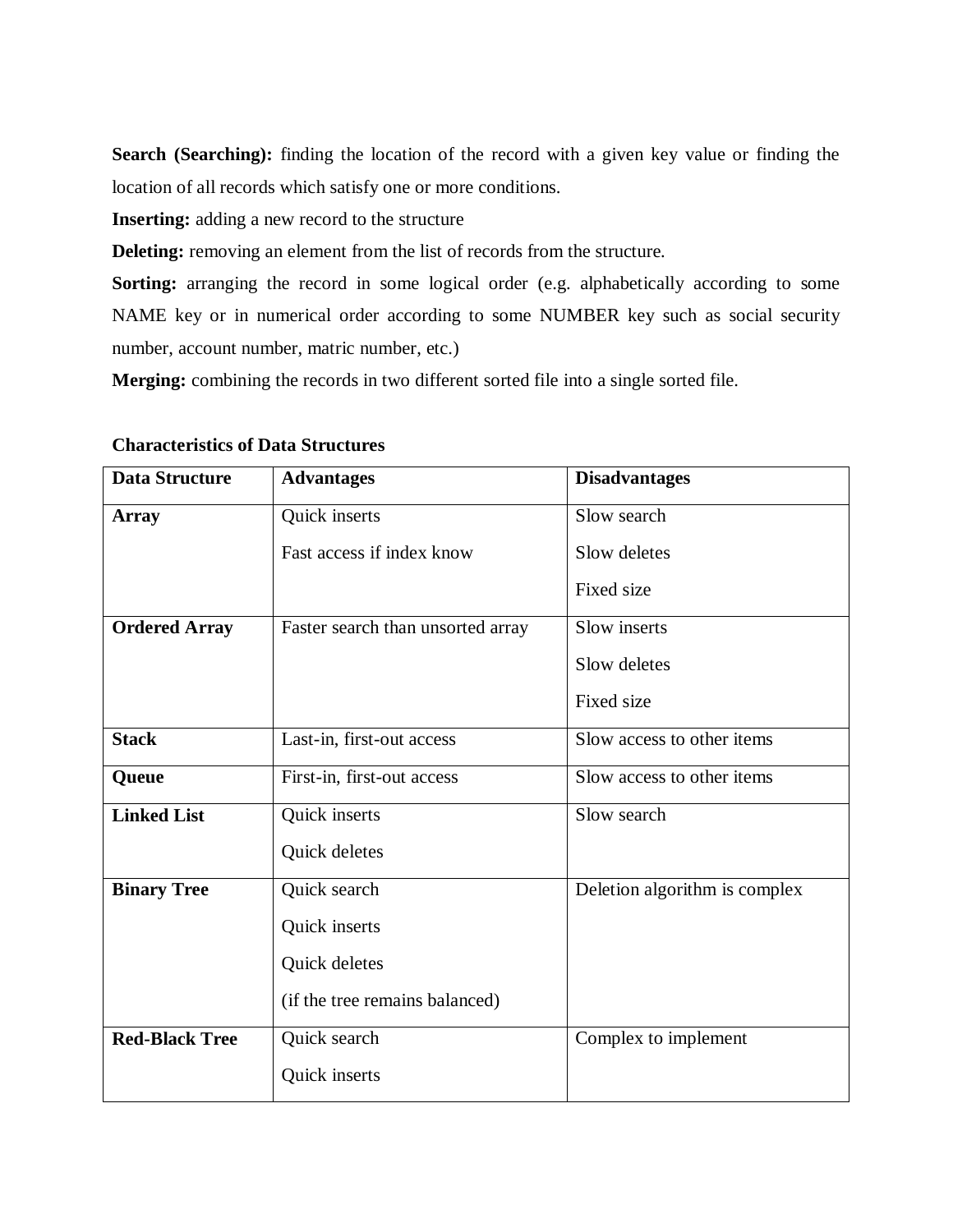|                   | Quick deletes                         |                                              |
|-------------------|---------------------------------------|----------------------------------------------|
|                   | (Tree always remains balanced)        |                                              |
| 2-3-4 Tree        | Quick search                          | Complex to implement                         |
|                   | Quick inserts                         |                                              |
|                   | Quick deletes                         |                                              |
|                   | (Tree always remains balanced)        |                                              |
|                   | (Similar trees good for disk storage) |                                              |
| <b>Hash Table</b> | Very fast access if key is known      | Slow deletes                                 |
|                   | Quick inserts                         | Access slow if key is not known              |
|                   |                                       | Inefficient memory usage                     |
| Heap              | Quick inserts                         | Slow access to other items                   |
|                   | Quick deletes                         |                                              |
|                   | Access to largest item                |                                              |
| Graph             | Best models real-world situations     | Some algorithms are slow and very<br>complex |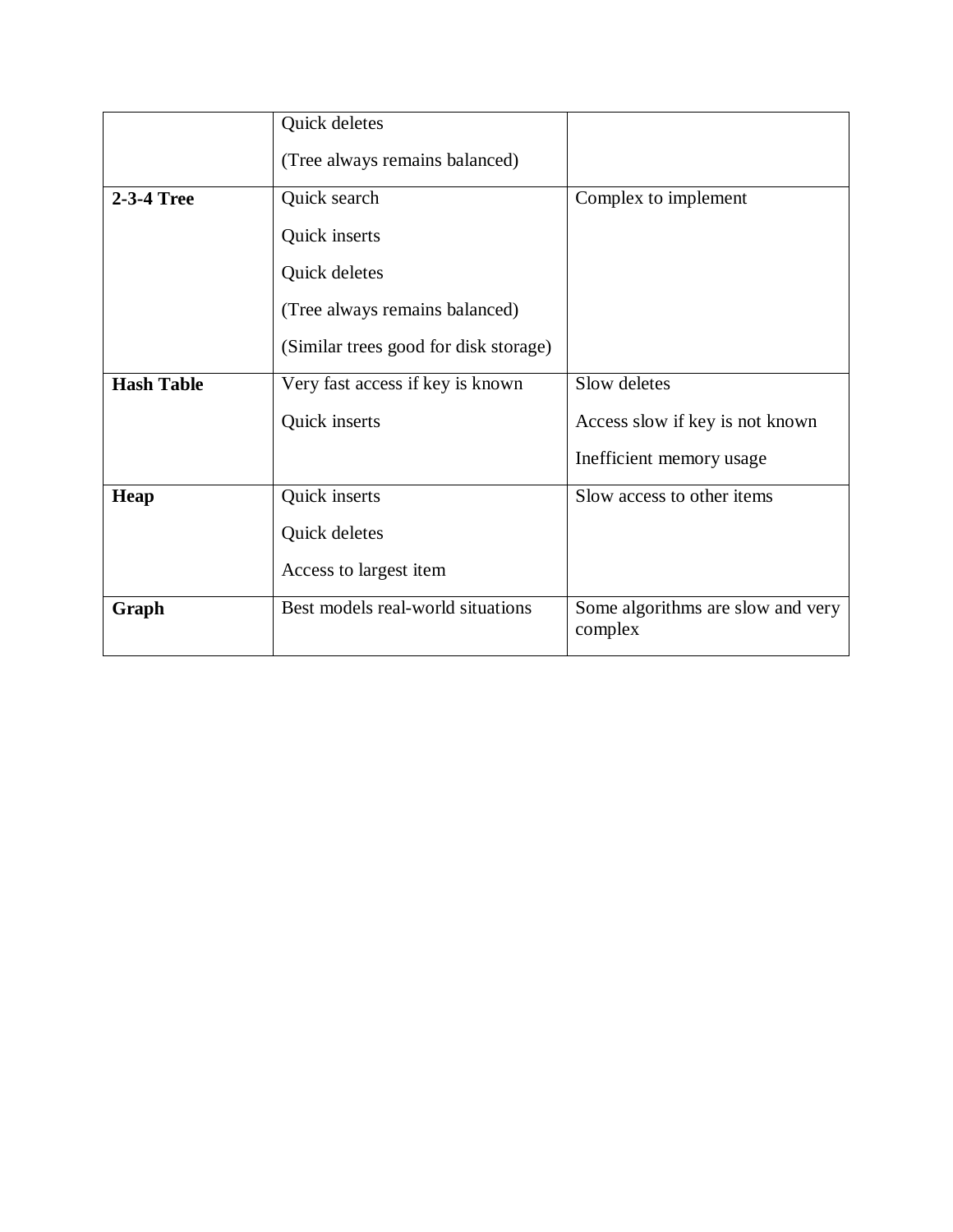### **UNIT 3: HASH FUNCTION**

A hash function is any well defined procedure or mathematical function that converts a large, possibly variably sized amout of data into small datum usually a single integer that may serve as an index to an array. The value returns by hash function are called Hash value, Hash Codes, Hash sums or simply Hashes.

The function  $H = K \rightarrow L$  is called a hash function.

The two principal criteria used for selecting a hash functions  $H = K \rightarrow L$  are as follows:

(1) The hash function H should be very easy and quick to compute.

(2) The function H should as far as possible, uniformly distribute the hash addresses throughout the set L so that there are minimum number of collision.

## **Hash Function Techniques**

- 1. Division method
- 2. Mid-square method
- 3. Folding method

### **1. Division Method**

Choose a number m larger than the number n of keys in K (the number m is usually chosen to be a prime number or a number without small division, since these frequently minimizes the number of collision). Then the hash function H is denoted by;

 $H(k) = k \pmod{m}$  or  $H(k) = k \pmod{m} + 1$ 

The first formula k (mod m) denotes the remainder when k is divided by m while the second formular is used when we want the hash address to range from 1 to m rather than from 0 to m-1.

## **Example:**

Suppose a company with 68 employees assign a 4 - digit employee number to each employee which is used as the primary key in the company's employee file. Suppose L consist of 100 twodigit addresses 00, 01, 02, …, 99. Applying the hash function to each of the following employee numbers: 3205, 7148, 2345.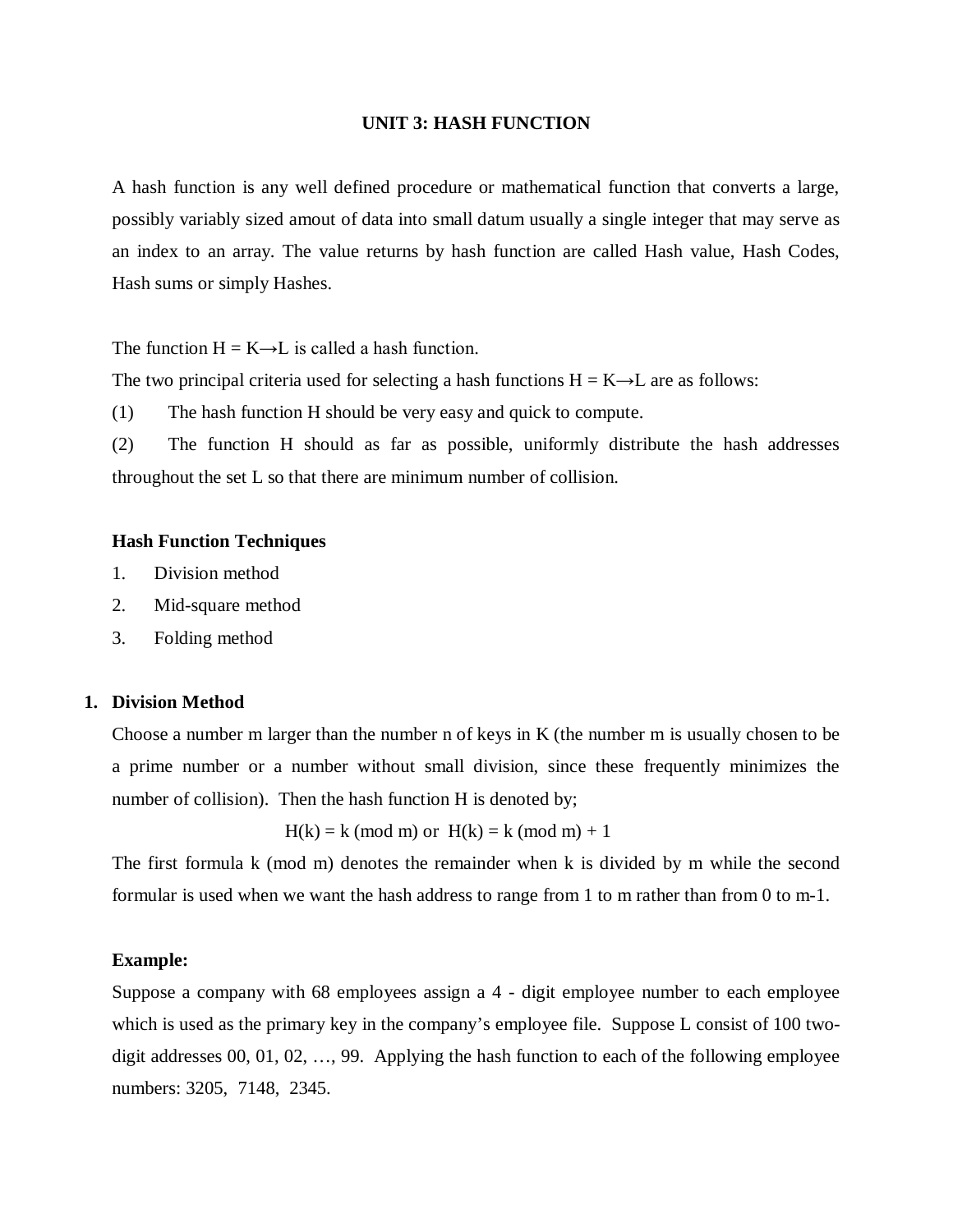## **Solution:**

Using division method, choose a prime number in which is close to 99 such as  $m = 97$ . Then  $H(k) = k \pmod{m}$ 

a)  $H(3205) = 3205 \pmod{97} = 3205/97 = 4 H(3205) = 4$ 

That is, dividing 3205 by 97 gives a remainder of 4.

b)  $H(k) = k \pmod{m}$ 

 $H(7148) = 7148 \text{(mod } 97) = 7148/97 = 67 \text{ H}(7148) = 64$ That is, dividing 7148 by 97 gives a remainder of 64.

c)  $H(k) = k \pmod{m}$ 

 $H(2345) = 2345 \pmod{97} = 2345/97 = 17$   $H(2345) = 17$ 

That is, dividing 2345 by 97 gives a remainder of 17.

# **2. Midsquare**

The key k is square. Then the hash function H is defined by

 $H(k) = 1$ 

where 1 is obtained by deleting digits from both ends of  $k^2$ . Note that the same position of  $k^2$ must be used for all of the keys.

# **Example**

Using the above equation

# **Solution**

The following calculations are performed:

| $\bf k$ | 3205     | 7148     | 2345     |
|---------|----------|----------|----------|
| $K^2$   | 10272025 | 51093904 | 05499025 |
| H(k)    | 72<br>∠  | 93       | 99       |

Observe that the fourth and fifth digits, counting from the right, are chosen for the hash address .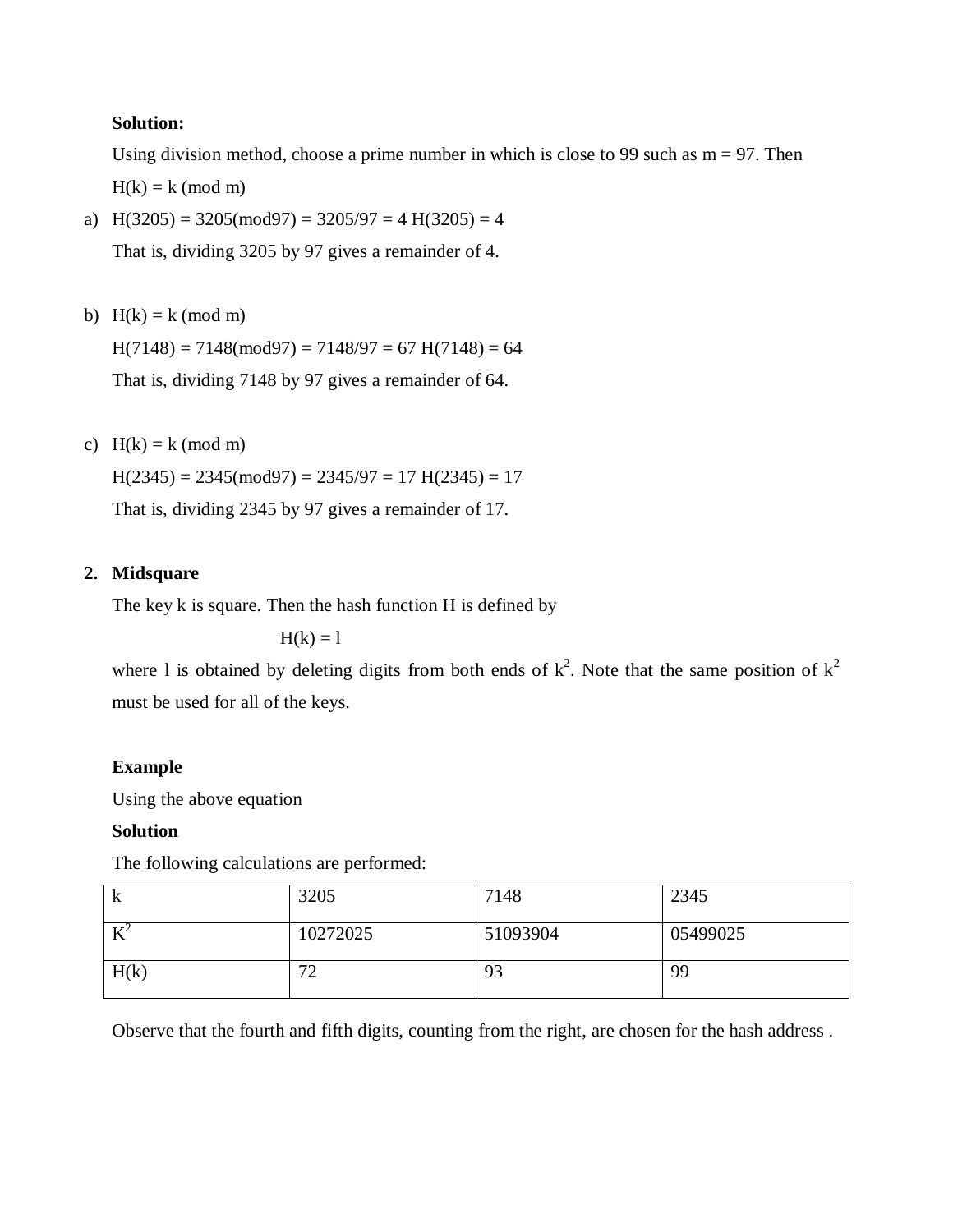## **3. Folding Method**

The key k is partitioned into a number of parts  $k_1, ..., k_r$ , where each parts, except possibly the last, has the same number of digits as the required address. Then the parts are added together, ignoring the last carry. That is,

$$
H(k) = k_1 + k_2 + k_3 + \ldots + k_r
$$

where the leading-digit carries, if any, are ignored. Sometimes, for extra "milling", the evennumbered parts  $k_2$ ,  $k_4$ , ..., are each reversed before the addition.

## **Example:**

Chopping the key k into two parts and adding yields of the following hash addresses:

| H(3205) | $\equiv$          | $32 + 05 = 37$       |  |
|---------|-------------------|----------------------|--|
| H(7148) | $\equiv$ $\equiv$ | $71 + 48 = 119 = 19$ |  |
| H(2345) | $=$               | $23 + 45 = 68$       |  |

Observe that the the leading digit **1** of H(7148) is ignored. Alternatively, one may want to reverse the second parts before adding, this producing the following hash addresses:

| H(3205)<br>$32 + 50 =$<br>82 |  |
|------------------------------|--|
|------------------------------|--|

 $H(7148) = 71 + 84 = 155 = 55$ 

 $H(2345) = 23 + 54 = 77$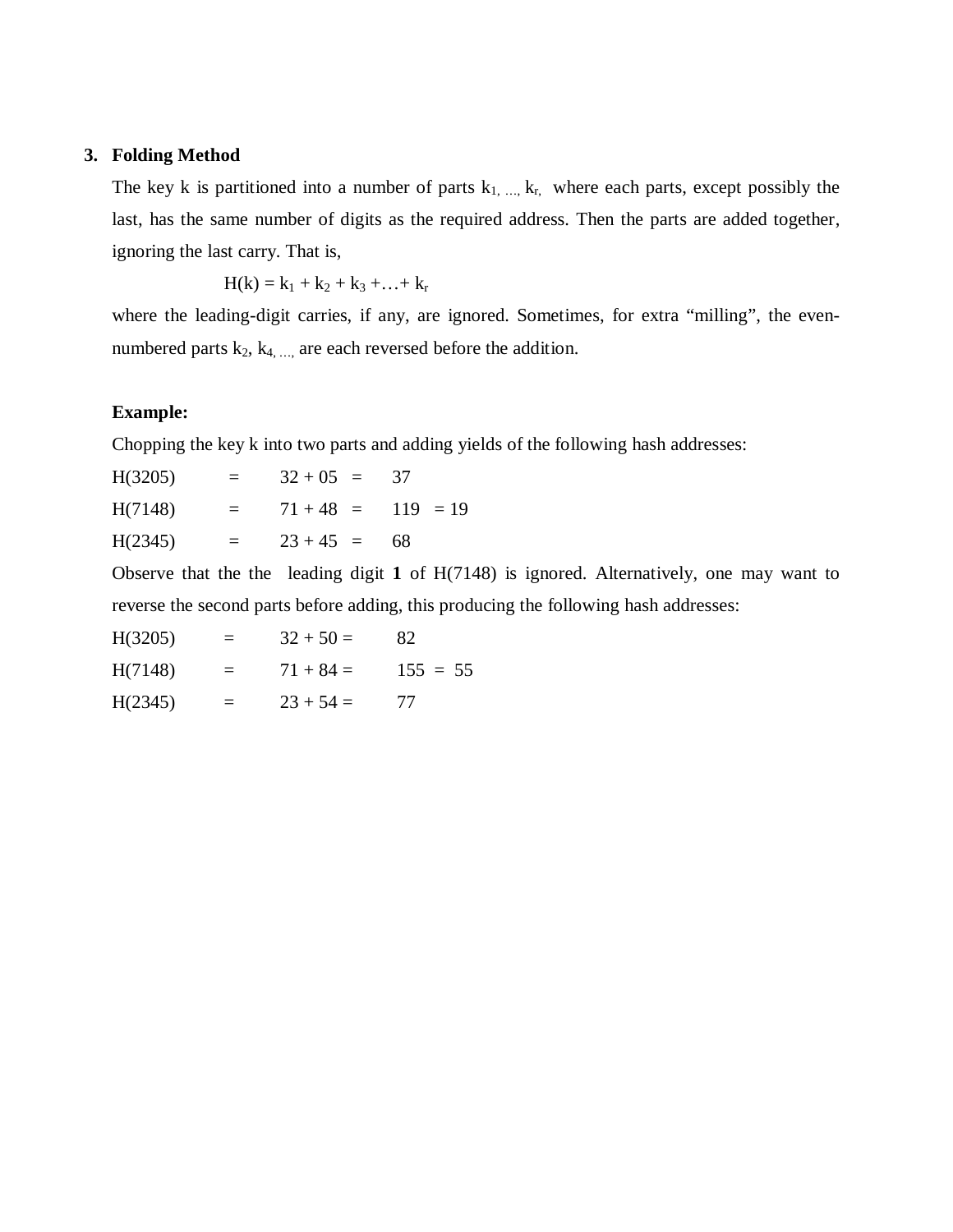## **UNIT 4: LINKED LIST**

## **Basic Concepts**

This is a data structure that consist of a sequence of data record such that in each record there is a field that contain a reference to the next field

 $\Box \rightarrow$  [Info link]

A node is made up of two parts which are the data field and link-list.

Each record of a link-list is called a NODE which is made up of two parts the information part and the pointer part.

## **Linear List**



In linear linked list, the components are all linked together in some sequential manner.

## **Circular List**



In circular linked list, the component has no beginning and end.

# **Singly, doubly and multiply linked list are example of a linked list:**

Singly-linked list contain nodes which have a data field as well as a next field, which points to

the next node in the linked list.

In a doubly-linked list, each node contains, besides the next-node link, a second link filed pointing to the previous node in the sequence. The two links may be called forwars(s) and backwards.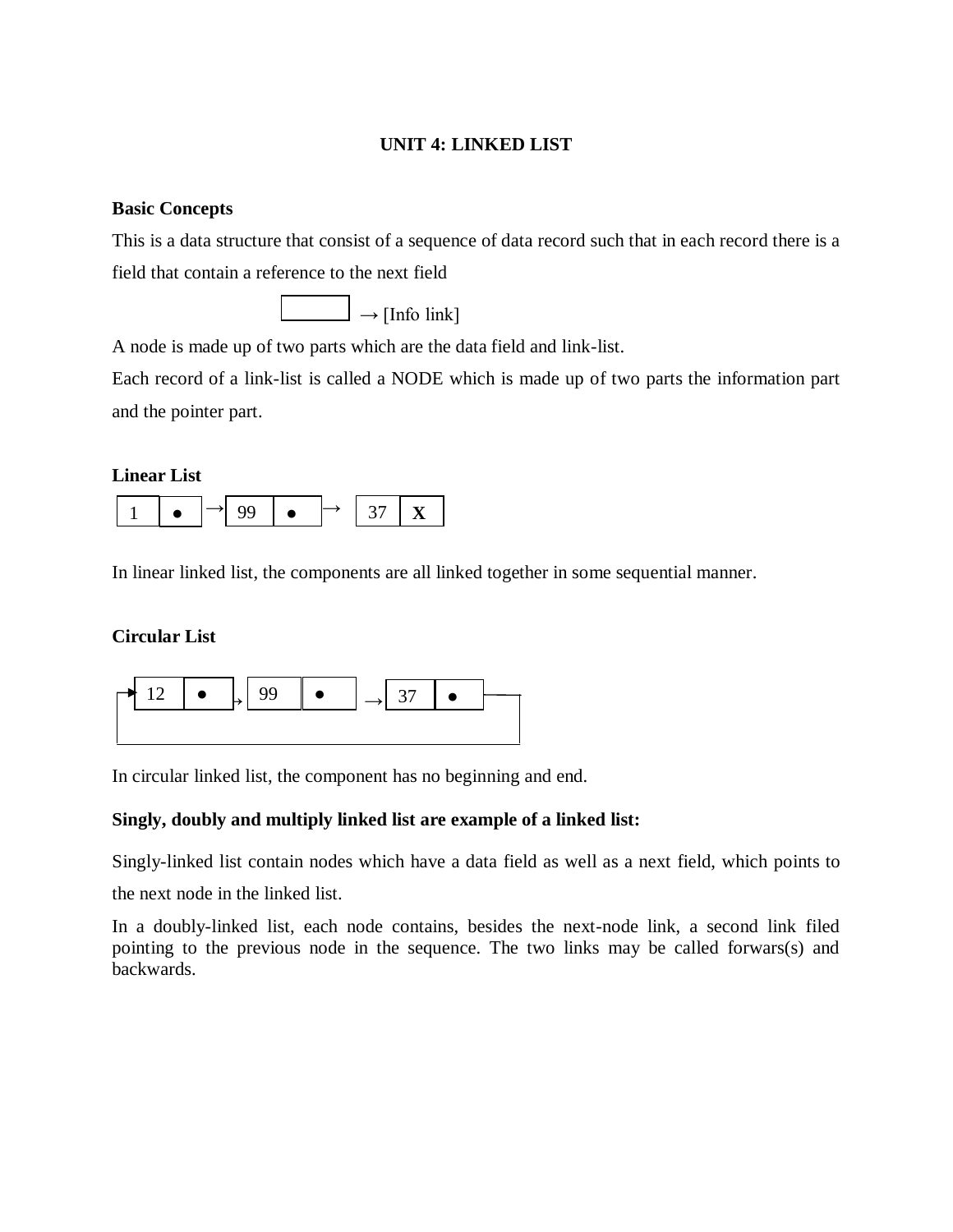## **A Multiply Linked List**

## **Representation of Link List in Memory**

Let LIST be a linked list. LIST require two linear arrays called INFO and LINK, such that INFO [K] and LINK [K]contain, respectively, the information part and the next pointer field of a node of LIST. It should be noted that, LIST requires a variable name such as START which indicate the beginning of the list and a next-pointer sentinel – denoted by NULL which indicate the end of the list.

## **Example**

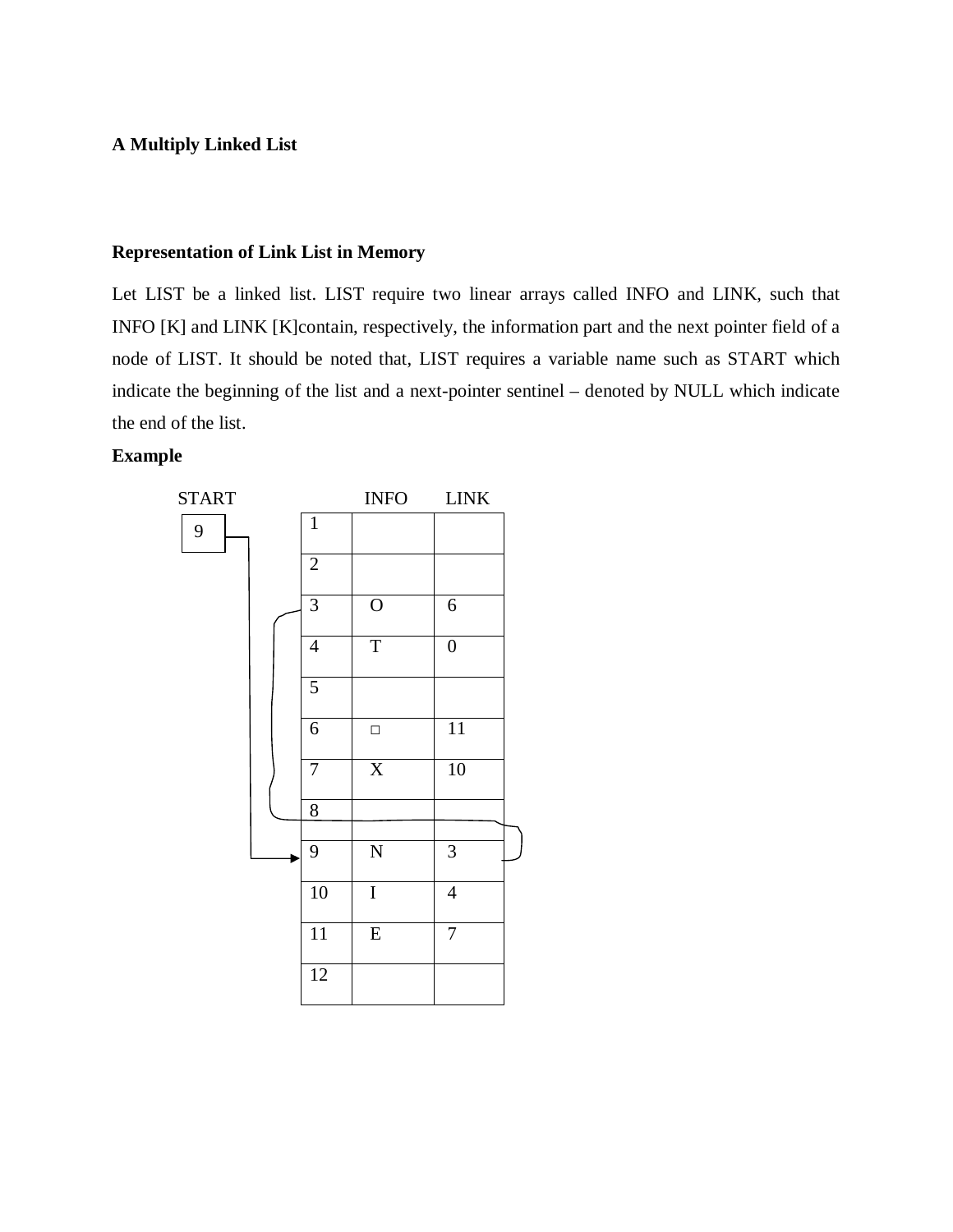Interpreted as:

| START = 9, so INFO [9] = N                                    | (is the first character)       |  |  |  |
|---------------------------------------------------------------|--------------------------------|--|--|--|
| LINK $[9] = 3$ , so INFO $[3] = 0$                            | (is the second character)      |  |  |  |
| LINK [3] = 6, so INFO [6] = $\Box$                            | (blank) is the third character |  |  |  |
| LINK [6] = 11, so INFO [11] = E                               | is the fourth character        |  |  |  |
| LINK $[11] = 7$ , so INFO $[7] = X$                           | is the fifth character         |  |  |  |
| LINK $[7] = 10$ , so INFO $[10] = I$                          | is the sixth character         |  |  |  |
| LINK $[10] = 4$ , so INFO $[4] = T$                           | is the seventh character       |  |  |  |
| LINK $[4] = 0$ INFO $[0] =$ NULL value, so the list has ended |                                |  |  |  |
| In other words, NO EXIT is the character string               |                                |  |  |  |

# **Example:**

A hospital ward contains 12 beds of which 9 are occupied. The listing is given by pointer field **START** 

| 5 |  |                 |         |                  |
|---|--|-----------------|---------|------------------|
|   |  | <b>Bed</b>      | Patient |                  |
|   |  | Number          |         |                  |
|   |  |                 |         |                  |
|   |  | $\mathbf{1}$    | Kunle   | $\overline{7}$   |
|   |  |                 |         |                  |
|   |  | $\overline{2}$  |         |                  |
|   |  |                 |         |                  |
|   |  | $\overline{3}$  | Daniel  | $\overline{11}$  |
|   |  | $\overline{4}$  | Micheal | $\overline{12}$  |
|   |  |                 |         |                  |
|   |  | 5               | Ade     | 3                |
|   |  |                 |         |                  |
|   |  | 6               |         |                  |
|   |  |                 |         |                  |
|   |  | $\overline{7}$  | Lanre   | $\overline{4}$   |
|   |  |                 |         |                  |
|   |  | 8               | Gabriel | $\overline{1}$   |
|   |  | 9               |         |                  |
|   |  |                 | Samuel  | $\boldsymbol{0}$ |
|   |  | $\overline{10}$ |         |                  |
|   |  |                 |         |                  |
|   |  | $\overline{11}$ | Femi    | 8                |
|   |  |                 |         |                  |
|   |  | 12              | Nike    | $\overline{9}$   |
|   |  |                 |         |                  |
|   |  |                 |         |                  |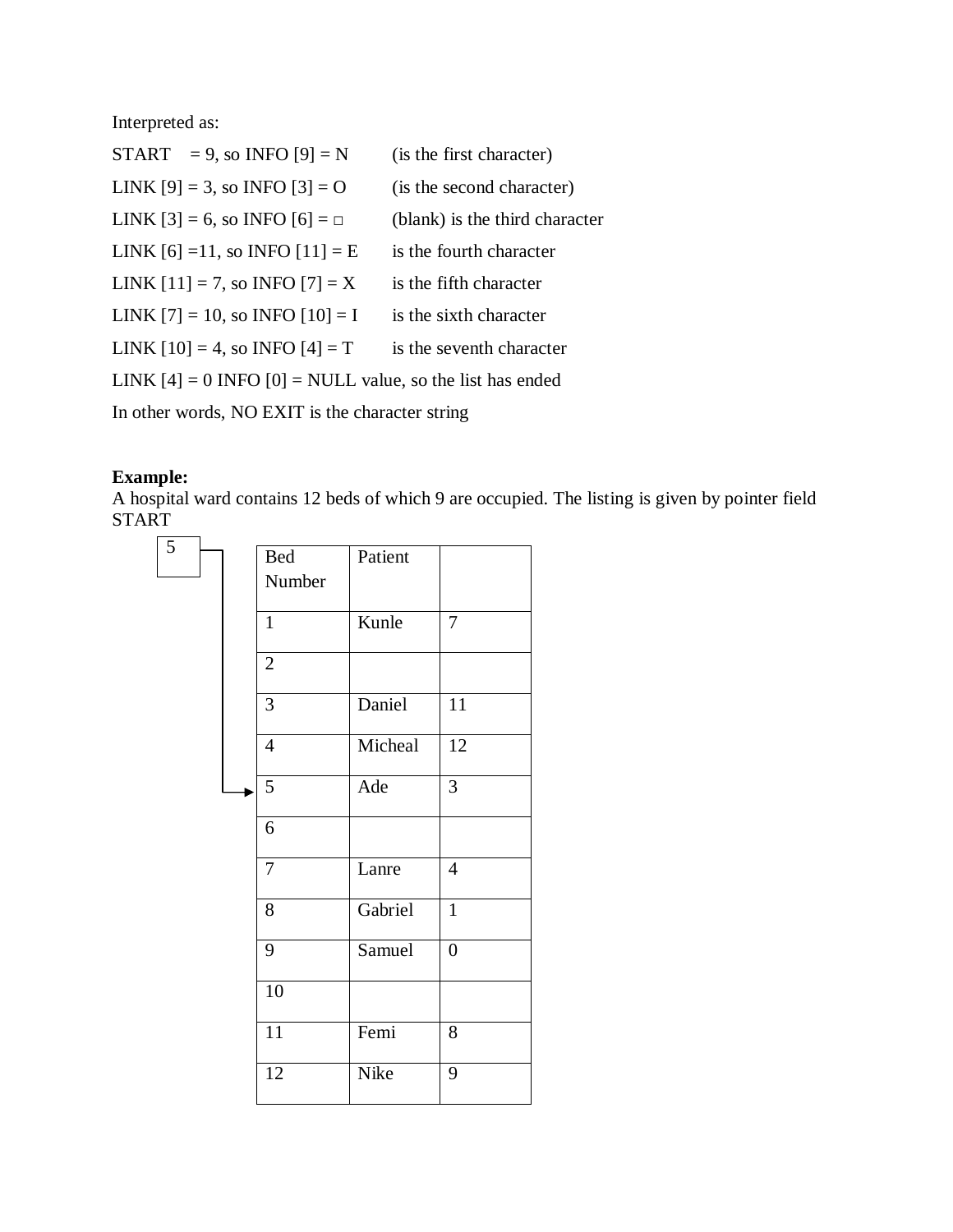

# **Example 2:**

This figure shows the test score in Algebra & geometry stored in the same linked list.



TEST LINK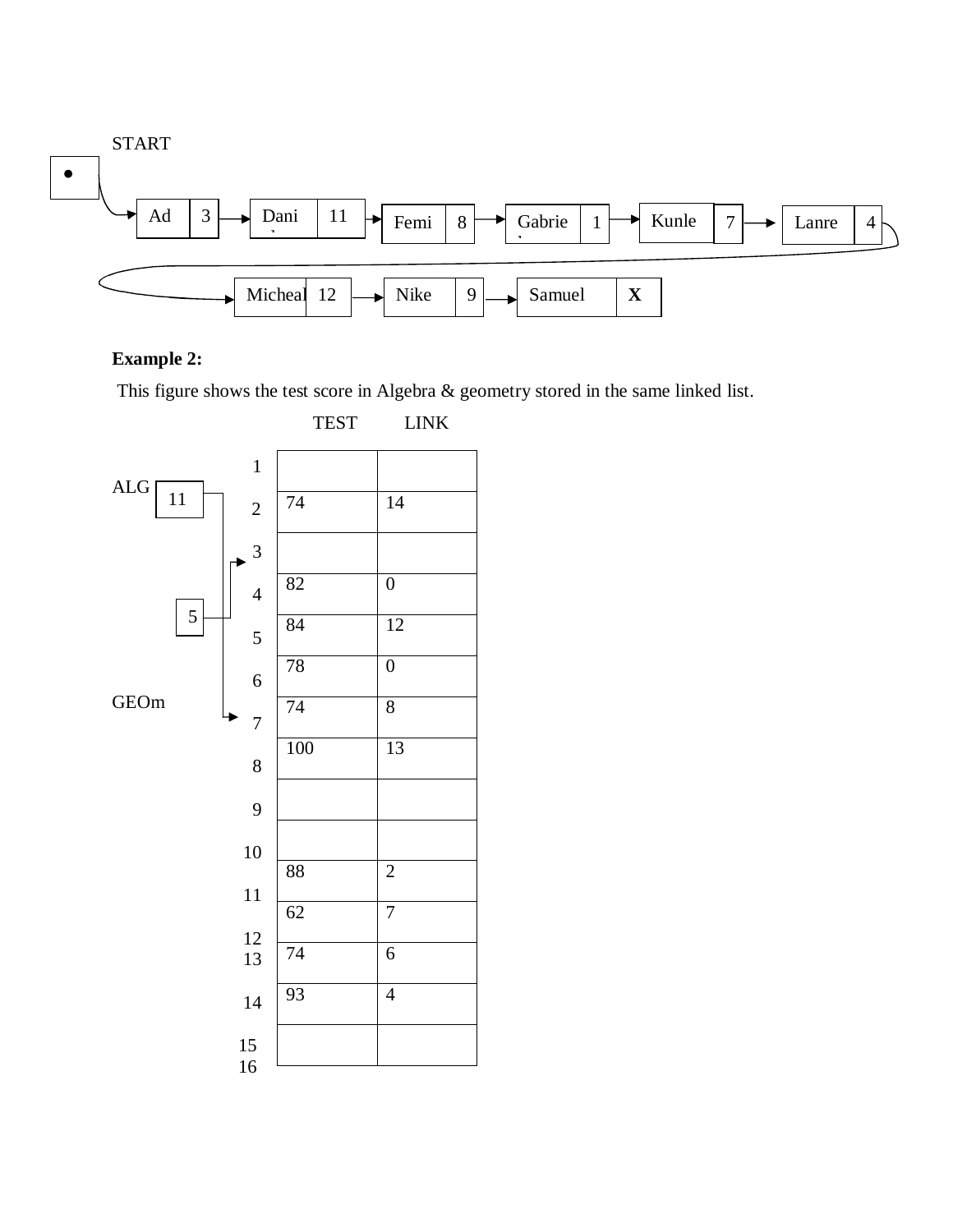# **FOR ALGEBRA (ALG)**



The information for geom. is 84, 62, 74, 100, 74, and 78

## **Transversing a Link List**



## PTR = LINK [PTR]

Algorithm to access each element exactly once in the list

- (1) Set PTR = START [initiate pointer PTR]
- (2) Repeat step 3 and 4 while PTR = NULL
- (3) Apply process to INFO [PTR]
- (4) Set PTR : = LINK [PTR] [PTR now points to the next node] [End of step 2 loop]
- (5) Exit

## **Searching**

## **Algorithm 2:**

List is a linked list in memory. This algorithm finds the location LOC of node where ITEM first appear in LIST or sets LOC = NULL

- (1) Set  $\text{PTR}$  : = START
- (2) Repeat step 3 while PTR NULL
- (3) If ITEM = INFO [PTR], then

Set  $LOC$ : = PTR and EXIT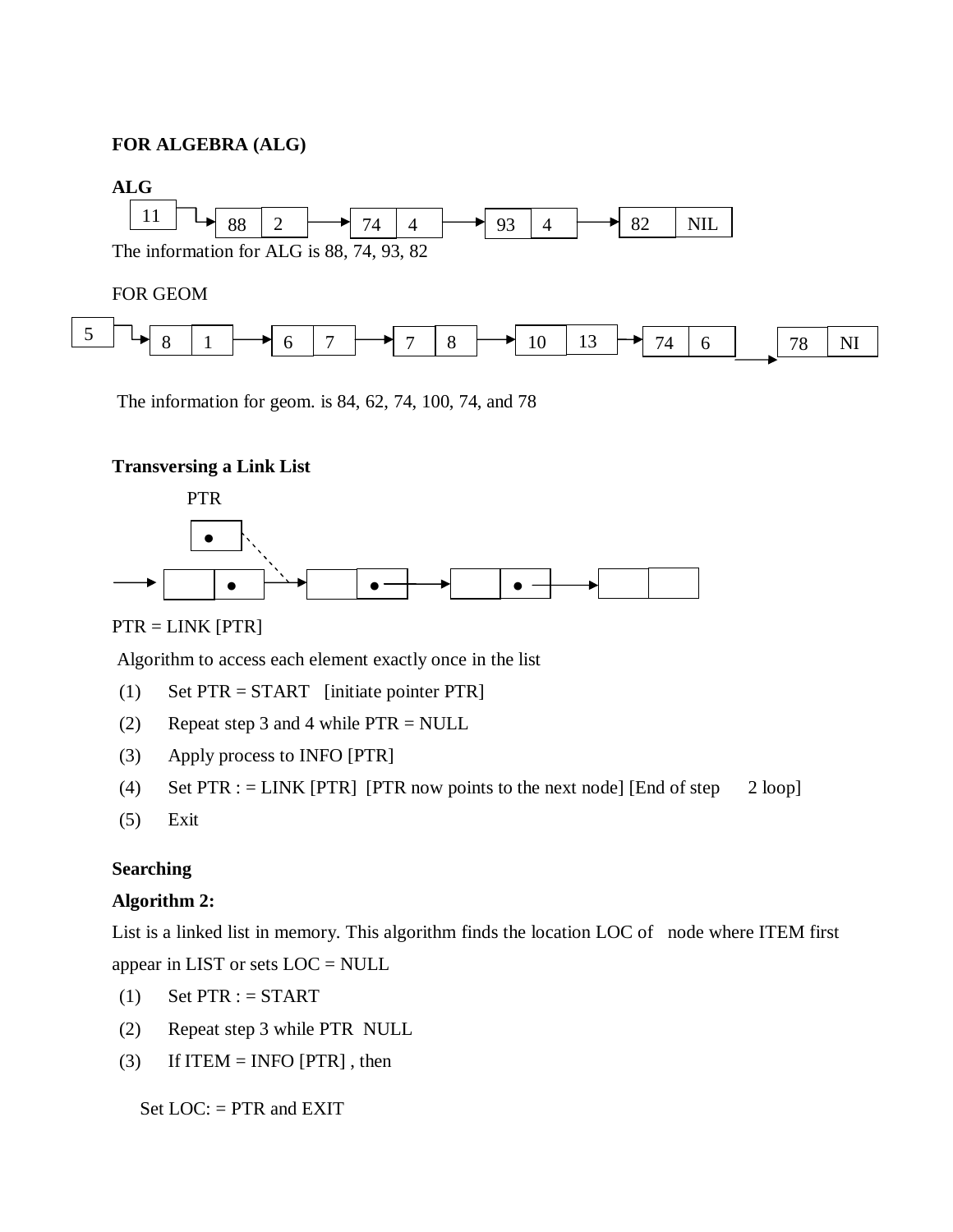ELSE Set PTR: = LINK [PTR] [PTR now point to the next node] [End of li fl structure] [End of step 2 loop] (4) [Search is unsuccessful] Set LOC: =NULL

(5)EXIT

Use the first example to show this using the algorithm

START

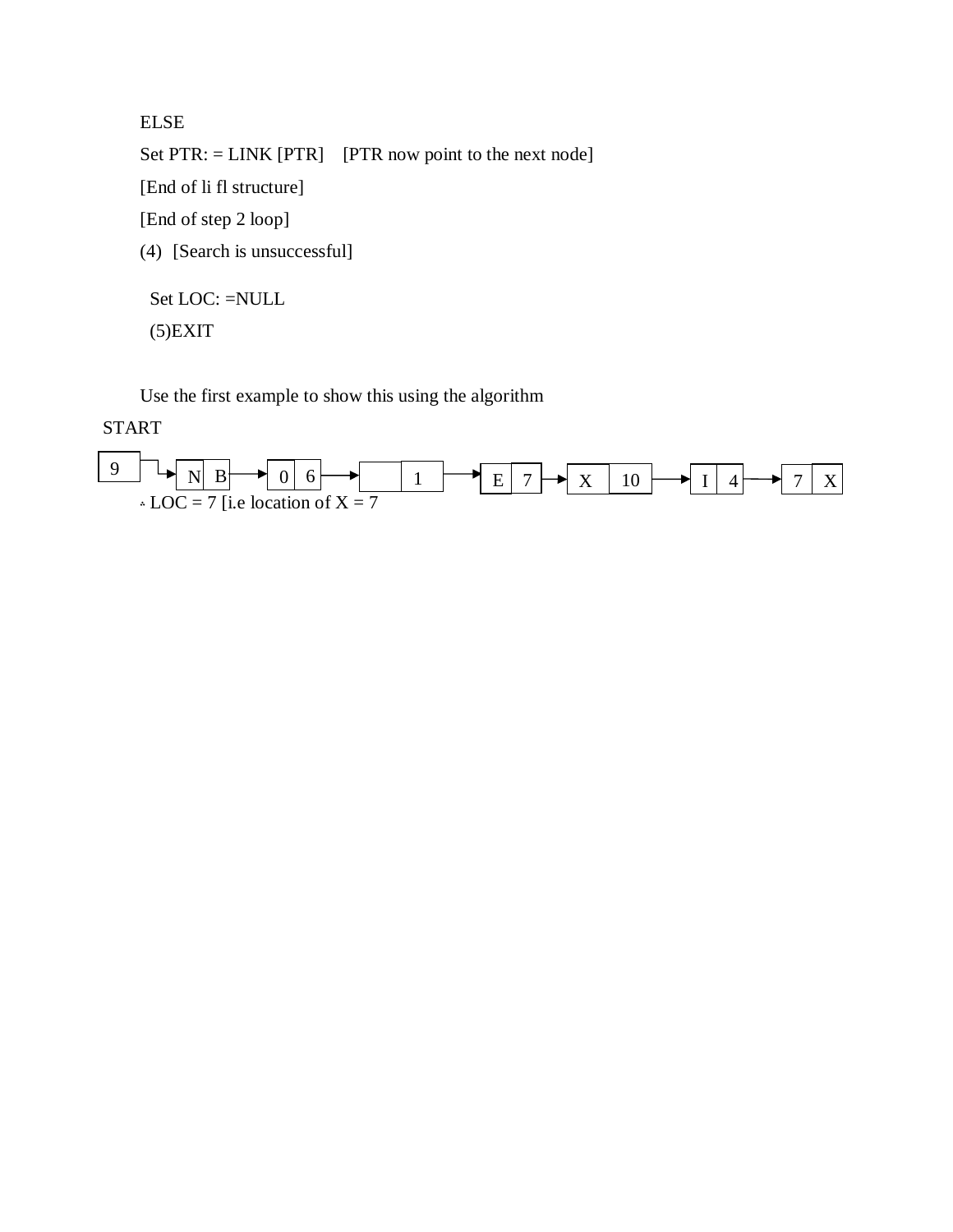## **UNIT 5: ARRAY**

## **Linear Array**

This is a list of finite number of n of homogeneous data element ( i.e data element of the same type) such that:

a) The elements of the array are reference representation by an index set consisting of nconsecutive numbers.

b) The element of the array is stored respectively in successive memory location. Number n of element is called the length or size of the array.

In general, the length or the numbers of the data element can be obtained by the index set of the formular:

Length =  $UB - LB + 1$  or length =  $UB - LB + 1$ 

UB = larger index called Upper Bound

LB = smallest index called Lower Bound of the Array.

NB: length  $=$  UB when LB $=$ 1

The element of an array can be denoted by  $A_1, A_2, \ldots, A_n$ Example:

Let data is a six element linear array of integer such that:

 $DATA [1] = 247$  DATA  $[2] = 56$  DATA  $[3] = 429$ DATA  $[4] = 135$  DATA  $[5] = 87$  DATA  $[6] = 156$ 

DATA 247, 56, 429, 135, 87

This type of array data can be pictured in the form:





Solution:

AUTO  $[K]$  = number of automobile sold in the years. Lower Bound  $=$  LB  $=$  1932 Upper Bound  $=$  UB  $=$  1984  $Length = UB - LB + 1$  $= 1984 - 1932 + 1$ Length  $= 53$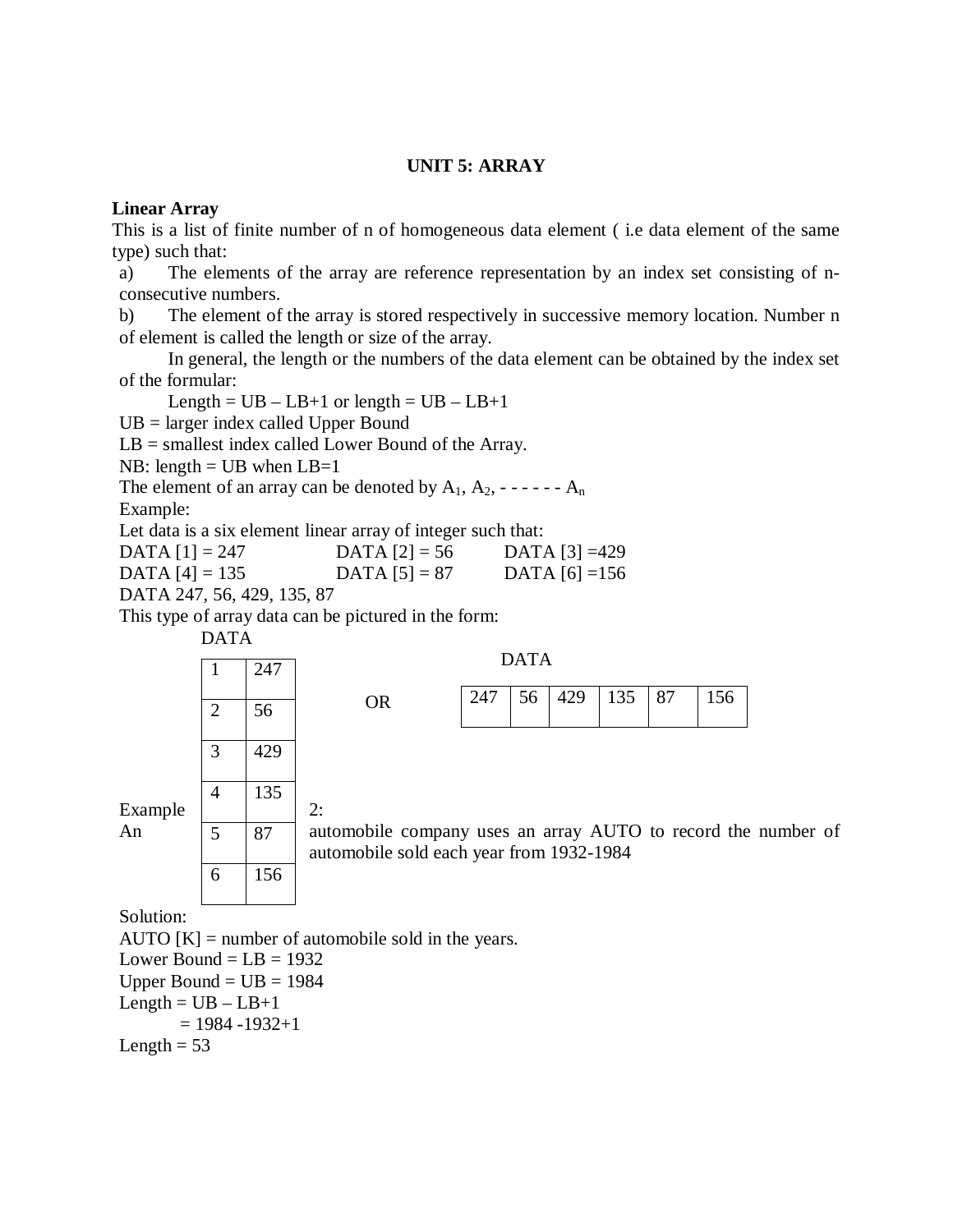## **REPRESENTATION OF LINEAR ARRAY IN THE MEMORY**

Let LA be a linear array in the memory of a computer. Recall that the memory of computer is simply a sequence of address location as in figure below;



Fig. 1

Let us use the notation:

LOC (LA  $[K]$ ) = Address of the element LA  $[K]$  of the array LA The computer will not keep track of the entire element but will not only the first element of the list as it will lead it to the other elements Base (LA)  $\rightarrow$  the first address LOC (LA [K]) = Base (LA) + w (K-lower bound) Where w is the words per memory cell of the of the array LA

# **Example 3:**

Consider the array also AUTO in example 2 which record the number of automobile sold each year from 1932 through 1984. Suppose AUTO appear in memory as picture in fig. (2) i.e base AUTO = 200 and  $w=4$  word per memory cell for AUTO.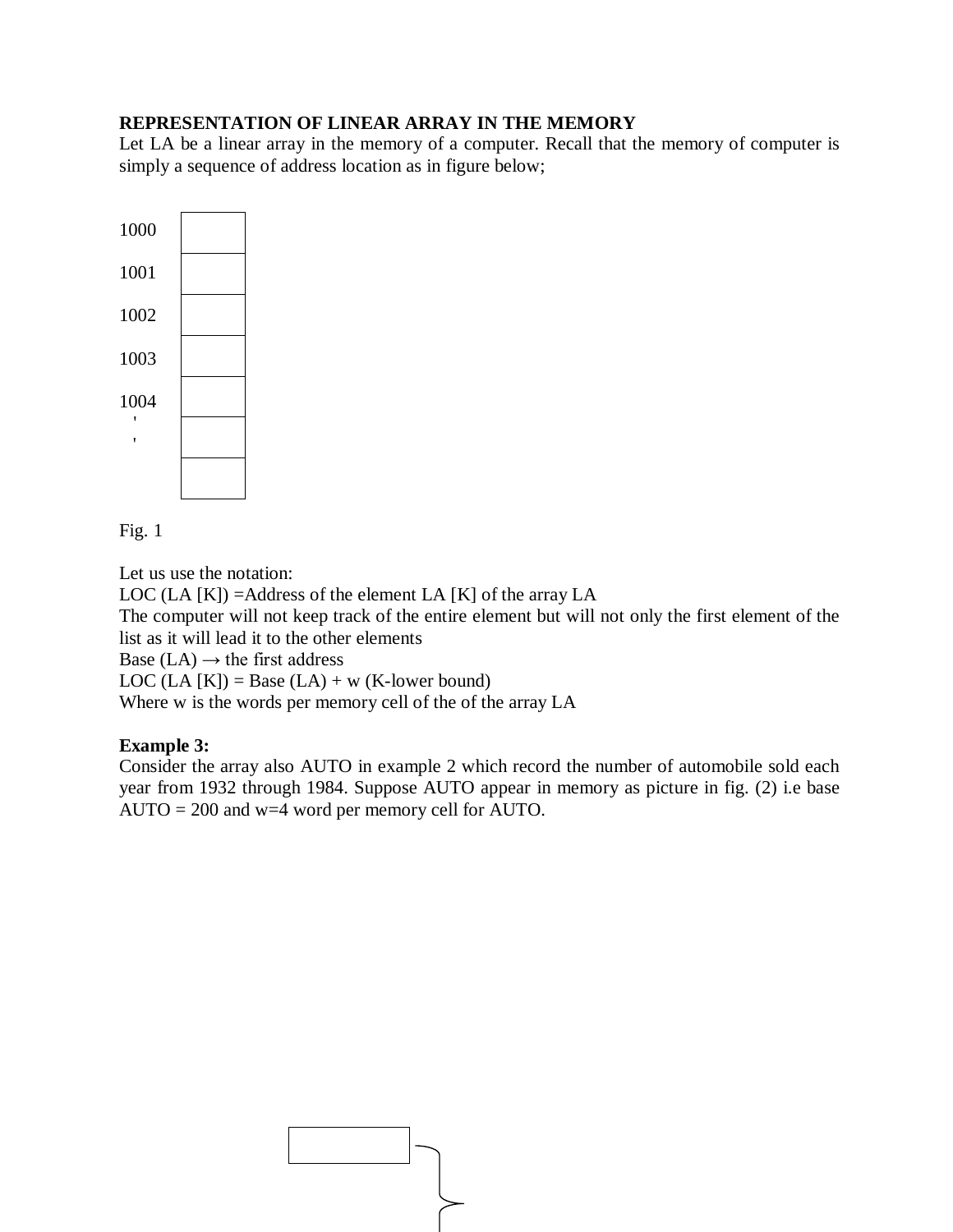

$$
Fig. (2)
$$

LOC (AUTO [1932]) =  $200$ LOC (AUTO [1933]) =  $204$ LOC (AUTO [1934]) =  $208$ The address of the array element for the year  $K = 1965$  can be obtained by using the equation of the formular. LOC (LA [KK]) = Base (LA) +  $w(K - Lower$  bound) LOC (LA [1965]) =  $200+4(1965-1932)$  $=200+4(33) = 200+132 = 332$ BASE (LA) = BASE (AUTO) = 200 where w=4, K=1965, LB= 1932 LOC (LA [1965]) = 332.

## **TRANSVERSING LINEAR ARRAY**

Here  $LA = linear array with lower bound (LB) with upper bound (UB). This algorithm transverse$ LA applying an operation PROCESS to each element of LA. ALGORITHM: 1. Set  $K := LB$  [initialize counter] 2.Repeat step 3 and 4 while K≤UB 3.Apply PROCESS to LA[K] {visit element} 4. Set K:  $K+1$  {increase count} [End of step 2 loop] 5.Exit.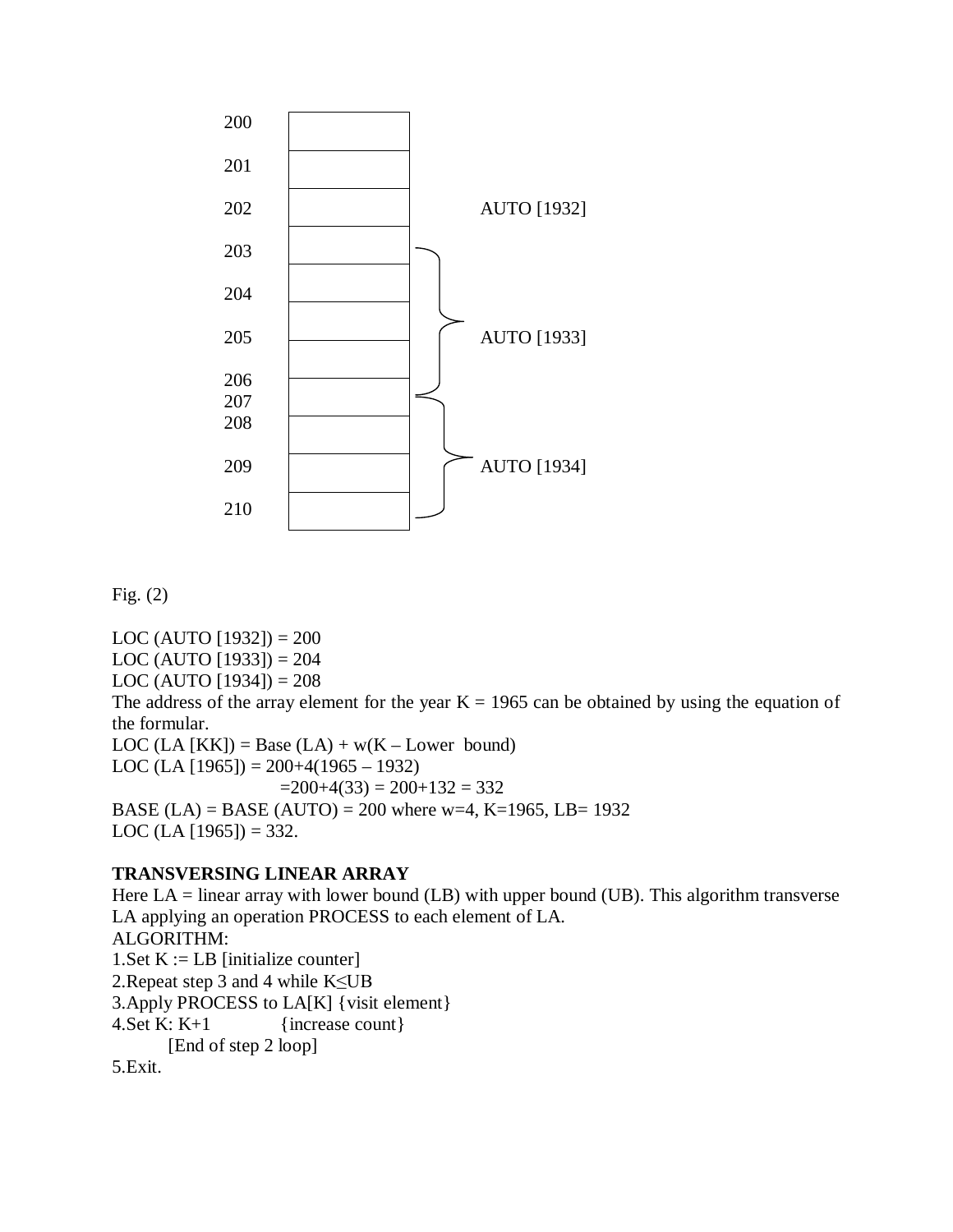## **Algorithm**

Transversing a linear Array 1.Repeat for K= LB+UB 2.Apply PROCESS to LA[K] [End of loop]

3.Exit.

# **Example 4:**

Consider example 2, find the number NUM of year during which more than 300 automobile were sold.

Solution: using the algorithm

- 1) Set NUM  $:= 0$  [initialize counter]
- 2) Repeat for  $K = 1932$  to 1984 If Auto  $[K] > 300$ ; then set NUM: = NUM+1 End of loop
- 3) Loop.

# **INSERTING AND DELETING LINEAR ARRAY**

# **Algorithm:**

(Inserting into a linear Array) INSERT (LA, N, K, ITEM).

Here LA is a linear array with N elements and K is a positive integer such that  $K \leq N$ . this algorithm inserts an element ITEM into the  $K<sup>th</sup>$  position in LA.

1. Set  $J = N$  [initialize counter] 2. Repeat for  $J = K$  to  $N-1$ 

> Set LA  $[J] = LA [J+1]$ [End of loop]

 $3.$  Set  $N := N-1$ 

4.Exit.

# **Algorithm:**

(Deleting from a Linear Array) DELETE (LA, N, K, ITEM) Here LA is a Linear Array with N element and K is positive integer such that  $K \le N$ . This algorithm deletes the  $k<sup>th</sup>$  element from LA 1. Set ITEM :=  $LA[K]$ 2. Repeat for  $J = K$  to N-1 Set LA  $[J] := LA [J+1]$ [End of loop] 3. Set  $N := N-1$ 4.Exit.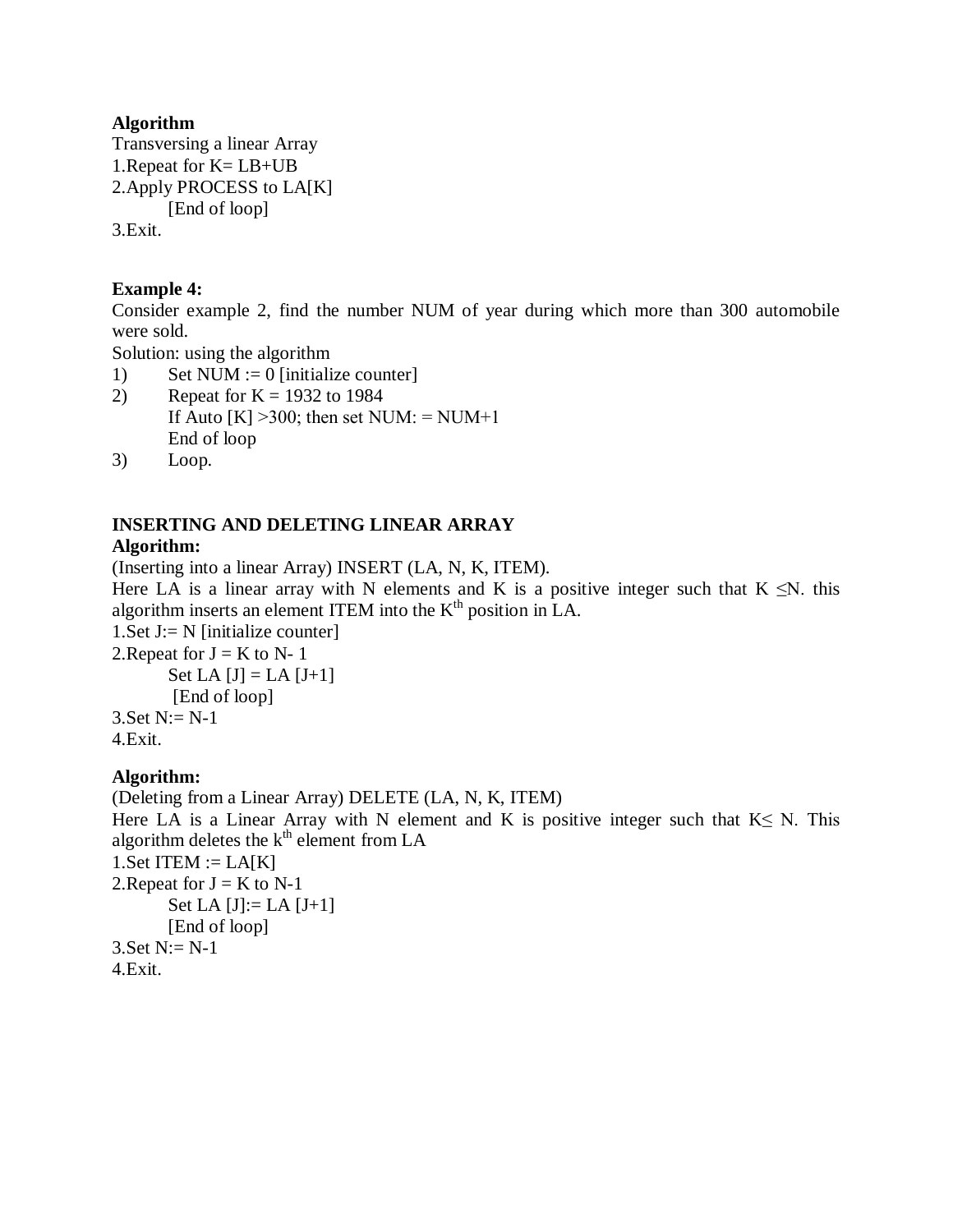Example:



## **MULTIDIMENTIONAL ARRAYS**

Two dimensional Array mxn arrays A is a collection of m.n data elements such that each element is specified by a part of integers (such as J, K) called subscripts with the property that  $1 \le J \le M$ and  $1 \leq K \leq n$ 

The element of A with first subscript J and second subscript K will be denoted by  $A_{i,K}$  of A [J, K].

Two dimensional arrays are sometimes called (matrices) matrix array.

Column A [1, 1], A [1, 2], A [1, 3], A [1, 4] Row  $\bigcup A [2, 1], A [2, 2], A [2, 3], A [2, 4]$ A [3, 1], A [3, 2], A [3, 3], A [3, 4] Two dimensional 3X4 Array

REPRESENTATION OF TWO DIMENSIONAL ARRAYS IN MEMORY Matrix can be represented in two ways: 1.Column Major Order: 2. Row Major Order sub script:

A subscript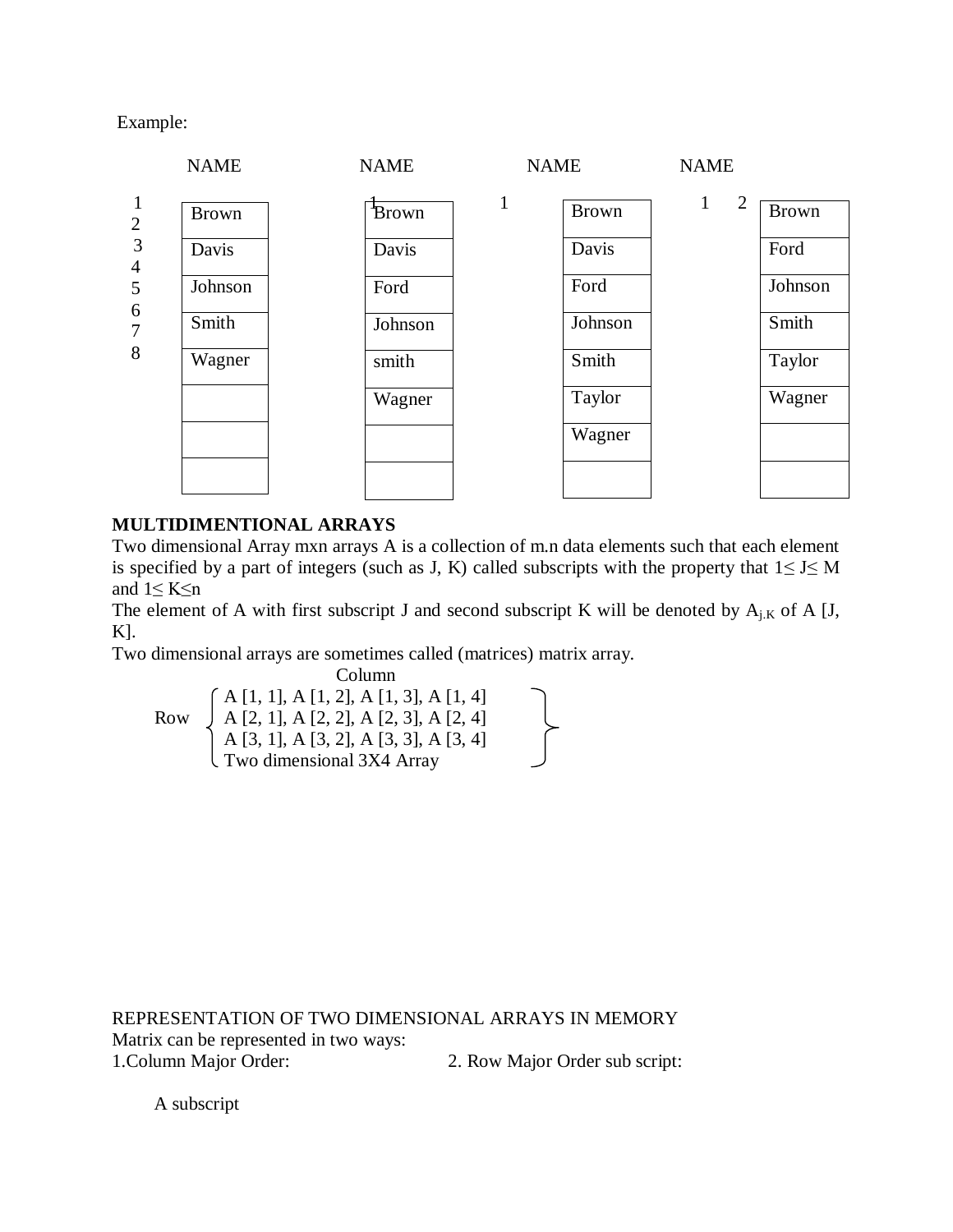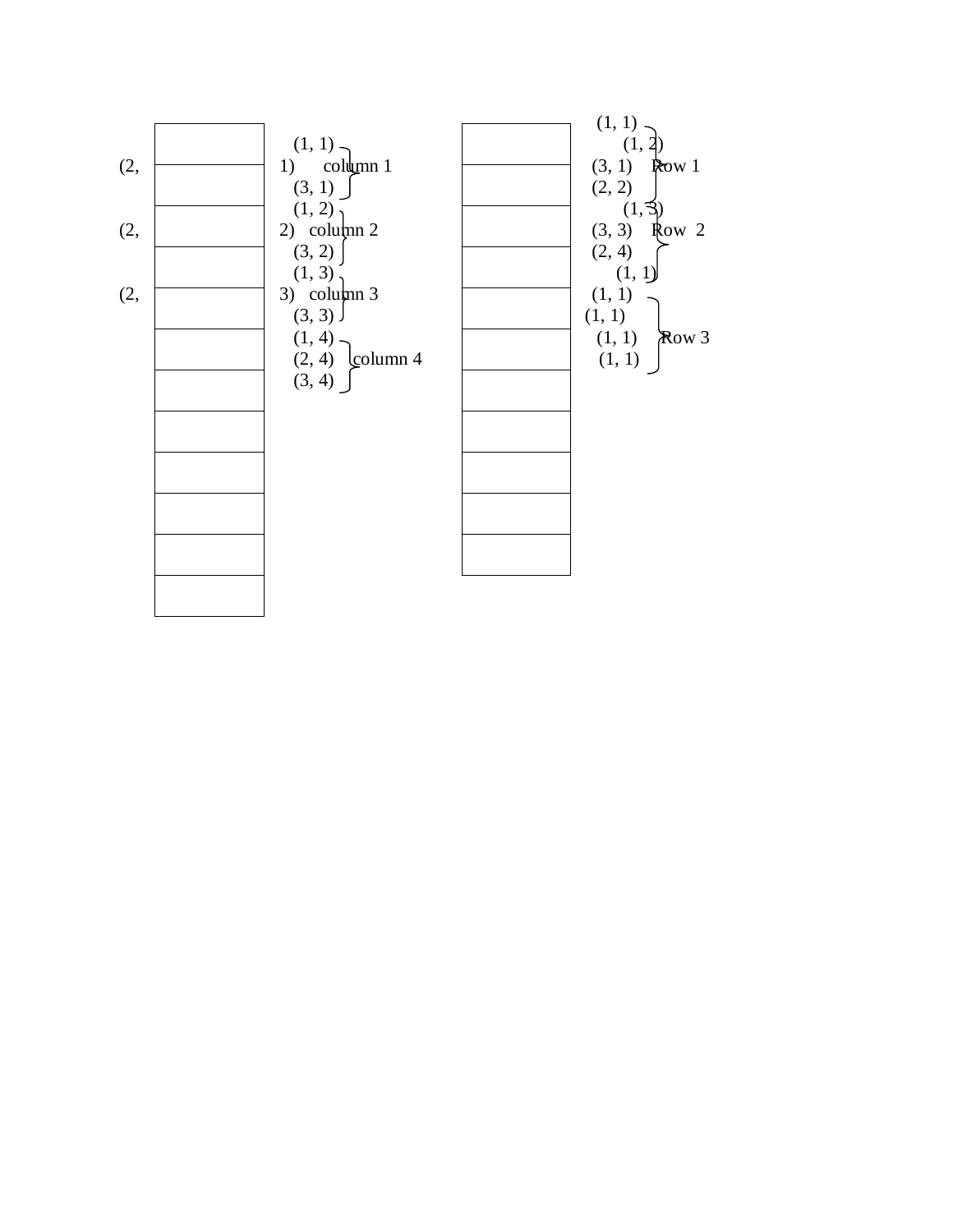## **UNIT 6: STACKS, QUEUES, RECURSION**

A Stack is a linear structure in which items may be added or removed only at one end. Examples of such a structure: a stack of dishes, a stack of pennies and a stack of folded towels. Observe that an item may be added or removed only from the top of any of the stacks.

## **STACKS**

A Stack is an element in which an element may be inserted or deleted only at one end, called the top of the stack. This means, in particular, that elements are removed from a stack in the reverse order of that in which they were inserted into the stack.

Special terminology is used for two basic operations associated with stacks:

(a) "Push" is the term used to insert an element into a stack.

(b) "Pop" is the term used to delete an element from a stack.

We emphasize that these terms are used only with stacks, not with other data structures.

Examples:

Suppose the following 6 elements are pushed, in order, onto an empty stack:

AAA, BBB, CCC, DDD, EEE, FFF

Fig. 2 shows three ways of picturing such a stack. For notational convenience, we will frequently designate the stack by writing:

Stack: AAA, BBB, CCC, DDD, EEE, FFF

The implication is that the right –most elements is the top element. We emphasized that, regardless of the way a stack is described, is underlying property is that insertion and deletion can occur only at the top of the stack. This means EEE cannot be deleted before FFF is deleted, DDD cannot be deleted before EEE and FFF are deleted, and so on. Consequently, the elements may be popped from the stack only in the reverse order of that in which they were pushed onto the stack.

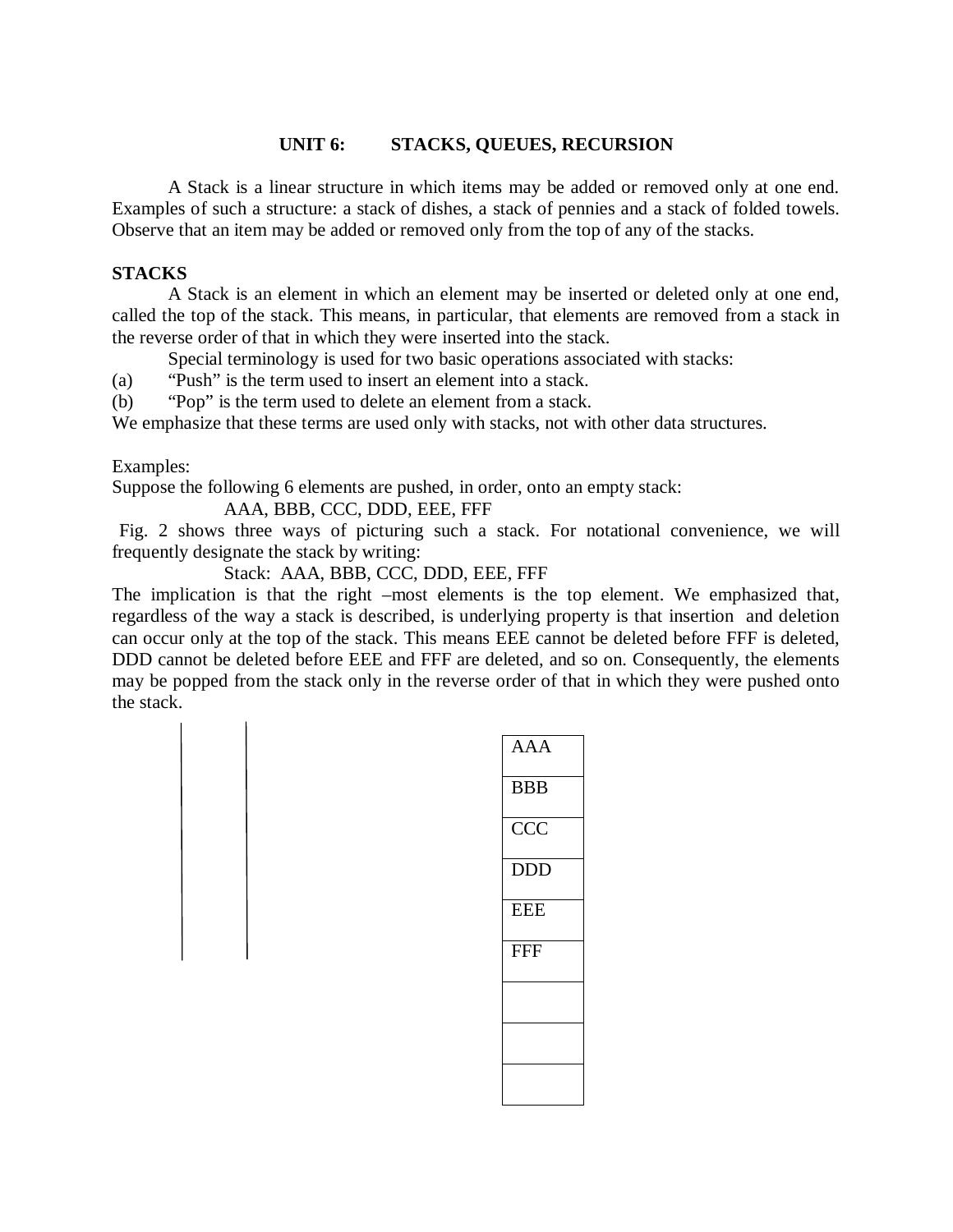

## **ARRAY REPRESENTATION OF STACKS**

Stacks may be represented in the computer in various ways, usually by means of one way list or a linear array. Unless otherwise stated or implied, each of our stacks will be maintained by a linear array STACK; a pointer variable TOP, which contains the location of the top element of the stack; and a variable MAXSTK which gives the maximum number of element that can be held by the stack. The condition  $TOP = 0$  or  $TOP = NULL$  will indicate that the stack is empty.

Fig 3 pictures such as array representation of a stack (for notation convenience, the array is drown horizontally rather than vertically) since TOP=3, the stack has three element, XXX,  $YYY$ , and ZZZ; and since MAXSTK = 8, there is room for 5 more items in the stack.



## stack to be deleted; if not, then we have the condition known as underflow.

## **Procedure:** PUSH (STACK, TOP, MAXSTK, ITEM)

This procedure pushes an ITEM onto a stack.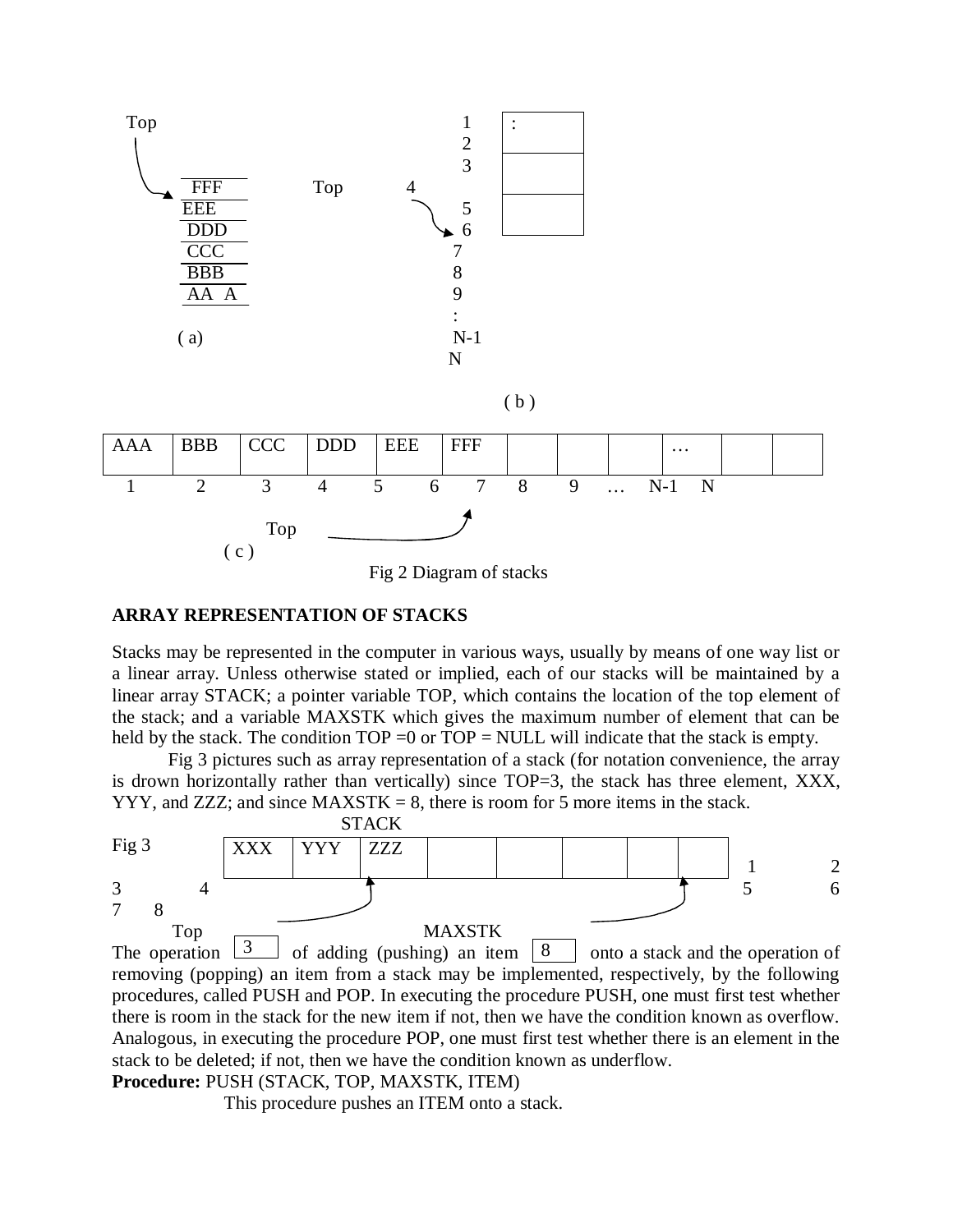- 1. **[**Stack already filled?]
	- If TOP = MAXSTK, then: print: OVERFLOW, and Return.
- 2. Set  $TOP: = TOP + 1$ . [Increase TOP by 1.]
- 3. Set STACK [TOP]:= ITEM. [Inserts ITEM in new TOP position.]
- 4. Return.

## **Procedure:** POP (STACK, TOP, ITEM)

This procedure deletes the top element of STACK and assigns it to the variable

ITEM.

1. [Stack has an item to be removed?]

If TOP=0, then: print: UNDERFLOW, and return.

- 2. Set ITEM: = STACK [TOP]. [Assign TOP element to ITEM.]
- 3. Set:  $= TOP 1$ . [Decrease TOP by 1.]
- 4. Return.

Frequently, TOP and MAXSTK are global variables; hence the procedures may be called using only

## PUSH (STACK, ITEM) and POP (STACK, ITEM)

respectively. We note that the value of TOP is changed before the insertion in PUSH but the value of TOP is changed after the deletion in POP.

# ARITHMETIC EXPRESSION; POLISH NOTATION

Let Q be an arithmetic expression involving constants and operations. This section gives an algorithm which finds the value of Q by using reverse Polish (postfix) notation. We will see that the stack is an essential tool in this algorithm.

Recall that the binary operation in Q may have different levels of precedence. Specifically, we assume the following three levels of precedence for the usual five binary operations:

> Highest: Exponentiation (↑) Next Highest: Multiplication (\*) and division (/)

Lowest: Addition (+) and subtraction (-)

(Observe that we use the BASIC symbol for exponentiation.) For simplicity, we assume that Q contains no unary operation (e.g., a leading minus sign). We also assume that in any parenthesisfree expression, the operations on the same level are performed from left to right. (This is not standard, since some languages perform exponentiations from right to left.) Example:

Suppose we want to evaluate the following parenthesis-free arithmetic expression:

$$
2 \uparrow 3 + 5 * 2 \uparrow 2 - 12 / 6
$$

First we evaluate the exponentiation to obtain

$$
8 + 5 * 4 - 12 / 6
$$

Then we evaluate the multiplication and division to obtain 8+20-2. Last, we evaluate the addition and subtraction to obtain the final result, 26. Observe that the expression is traversed three times each time corresponding to a level of precedence of the operations.

# POLISH NOTATION (PREFIX NOTATION)

For most common arithmetic operations, the operator symbol is placed between its two operands. For example,